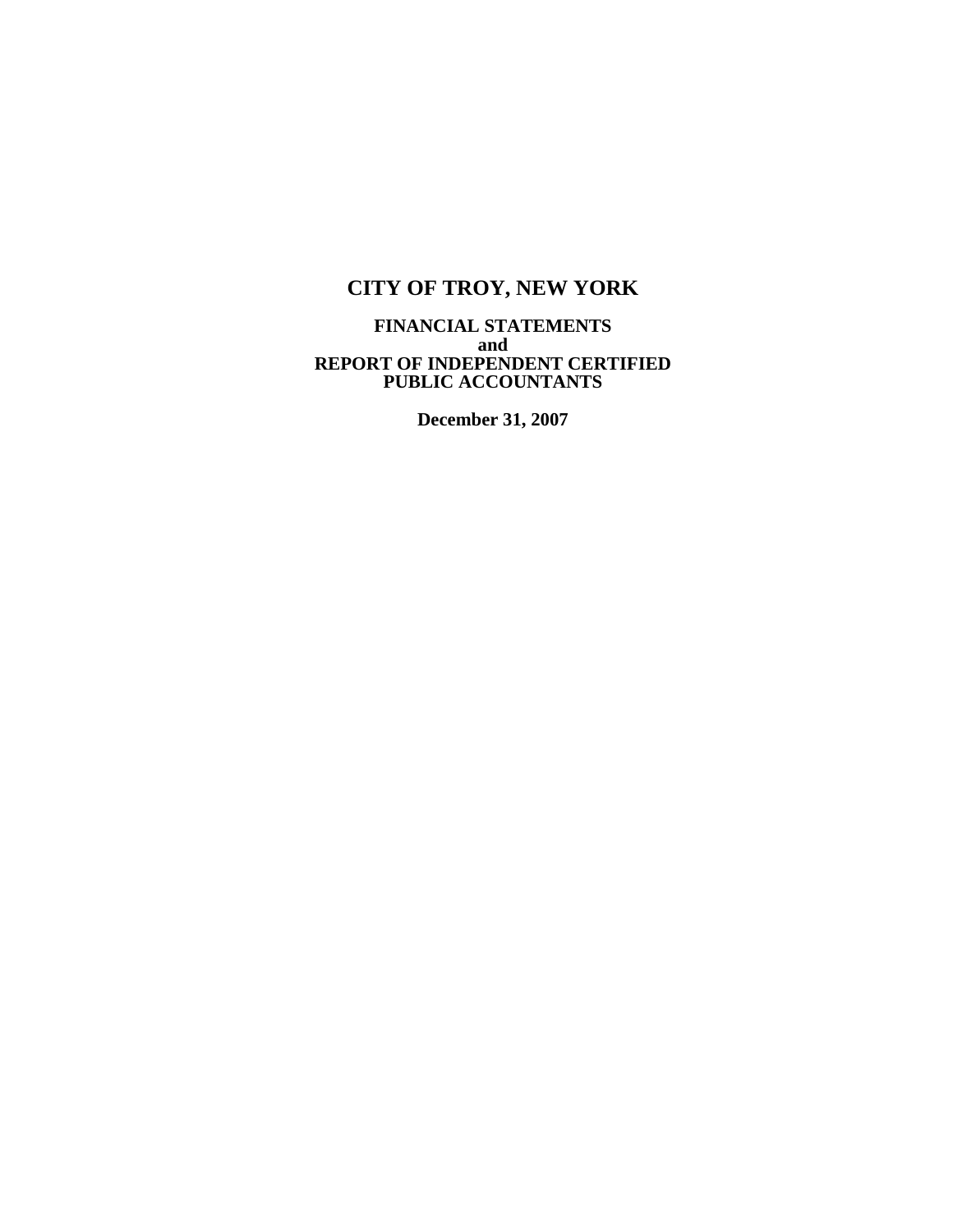### **FINANCIAL STATEMENTS and REPORT OF INDEPENDENT CERTIFIED PUBLIC ACCOUNTANTS**

**December 31, 2007** 

# **C O N T E N T S**

Page

| <b>REPORT OF INDEPENDENT CERTIFIED PUBLIC ACCOUNTANTS</b>                                                                                 |                             |
|-------------------------------------------------------------------------------------------------------------------------------------------|-----------------------------|
| <b>FINANCIAL STATEMENTS - STATUTORY BASIS</b>                                                                                             |                             |
| Combined Balance Sheet - All Fund Types and Account Groups<br>Combined Statement of Revenues, Expenditures, and Changes in Fund Balance - | $\mathcal{D}_{\mathcal{L}}$ |
| All Governmental Fund Types and Expendable Trust Funds<br>Combined Statement of Revenues, Expenditures, and Changes in Fund               | $\mathcal{R}$               |
| Balance - Budget and Actual - General and Combined Special Revenue Fund Types                                                             |                             |
| <b>Notes to Financial Statements</b>                                                                                                      | $5 - 25$                    |
| SUPPLEMENTAL INFORMATION - STATUTORY BASIS                                                                                                |                             |

| Report of Independent Certified Public Accountants on Supplemental Information | 26  |
|--------------------------------------------------------------------------------|-----|
| Combined Balance Sheet - Special Revenue Funds                                 | 27  |
| Combined Statement of Revenues, Expenditures, and Changes in Fund Balances -   |     |
| Special Revenue Fund Types                                                     | 28. |
|                                                                                |     |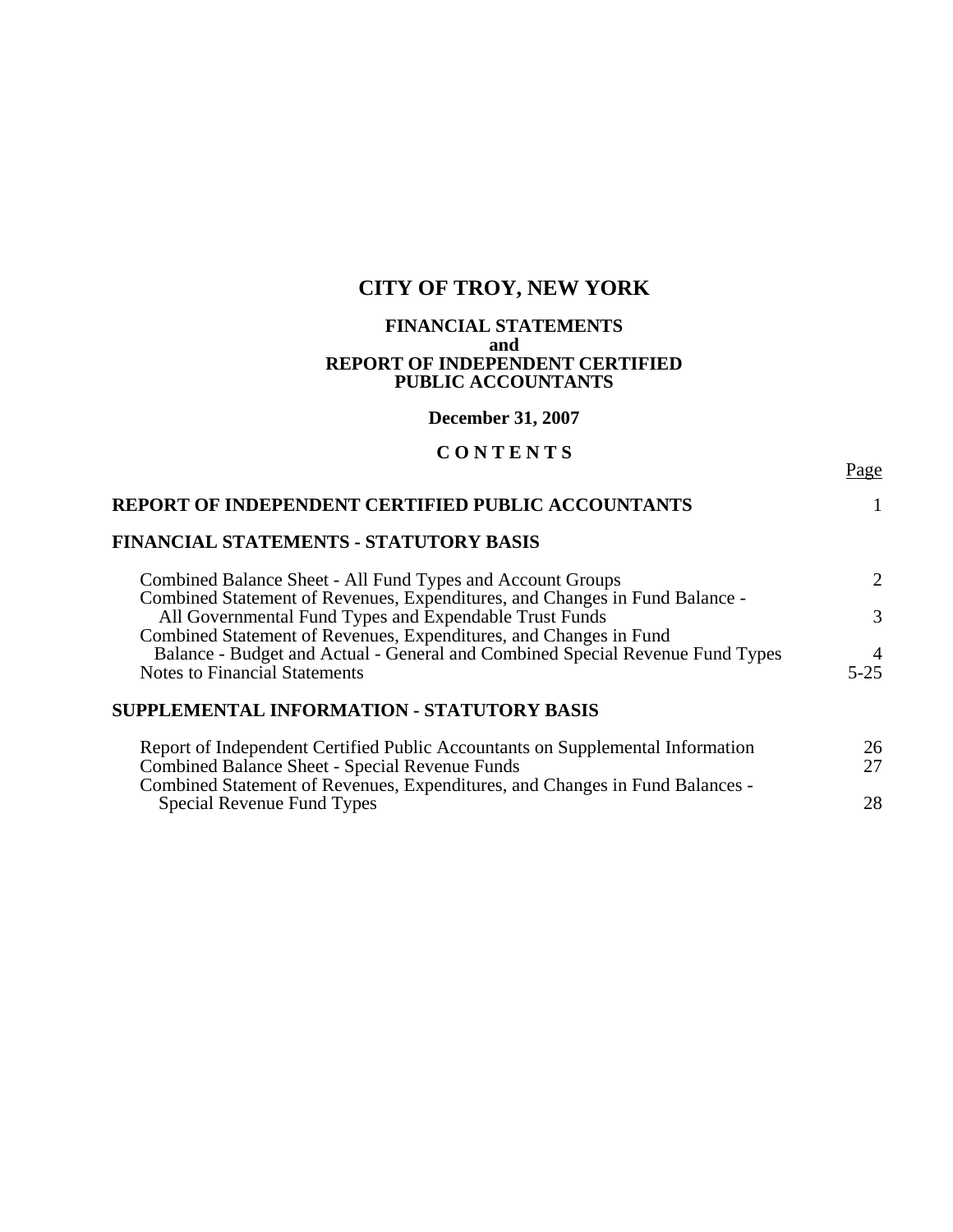### **REPORT OF INDEPENDENT CERTIFIED PUBLIC ACCOUNTANTS**

Mayor and Members of the City Council City of Troy, New York

We have audited the accompanying financial statements - statutory basis of the City of Troy, New York (City), as of and for the year ended December 31, 2007. These financial statements are the responsibility of the City's management. Our responsibility is to express an opinion on these financial statements based on our audit.

 We conducted our audit in accordance with auditing standards generally accepted in the United States of America and *Government Auditing Standards* issued by the Comptroller General of the United States. Those standards require that we plan and perform the audit to obtain reasonable assurance about whether the financial statements are free of material misstatement. An audit includes examining, on a test basis, evidence supporting the amounts and disclosures in the financial statements. An audit also includes assessing the accounting principles used and significant estimates made by management, as well as evaluating the overall financial statements presentation. We believe our audit provides a reasonable basis for our opinion.

 As more fully described in Note A to the financial statements, the City prepared these financial statements using statutory accounting practices prescribed by the New York State Office of the State Comptroller for reporting to that office, which practices differ from accounting principles generally accepted in the United States of America. The effects on the financial statements of the variances between the statutory basis of accounting and accounting principles generally accepted in the United States of America, although not readily determinable, are presumed to be material.

 In our opinion, the financial statements referred to above, present fairly, in all material respects, the financial position of the City of Troy, New York, as of December 31, 2007, and the results of its operations for the year then ended, on the basis of accounting described in Note A.

 In accordance with *Government Auditing Standards*, we have issued our report dated September 18, 2008, on our consideration of the City of Troy, New York's internal control over financial reporting and our tests of its compliance with certain provisions of laws, regulations, contracts, and grants. That report is an integral part of an audit performed in accordance with *Government Auditing Standards* and should be read in conjunction with this report in considering the results of our audit.

 This report is intended solely for the information and use of the management, members of the City Council, the New York State Office of the State Comptroller, and the various Federal funding sources and is not intended to be and should not be used by anyone other than these specified parties.

Ballam Sheedy Town & G up

Albany, New York September 18, 2008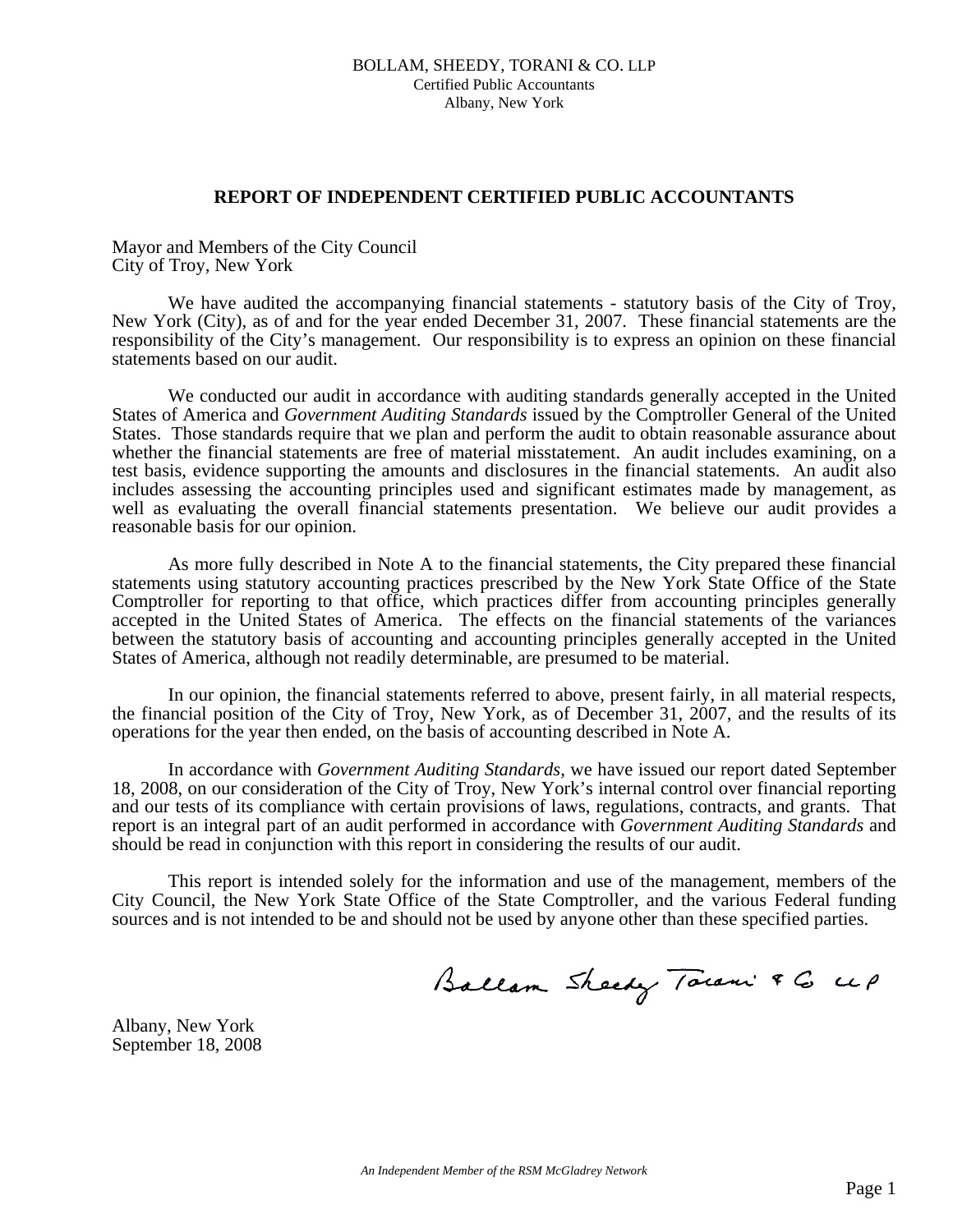#### **COMBINED BALANCE SHEET - ALL FUND TYPES AND ACCOUNT GROUPS December 31, 2007**

|                                                                | <b>Governmental Fund Types</b> |                                                              |                               | <b>Fiduciary</b><br><b>Fund Types</b><br><b>Account Groups</b> |                                                  |                                       |                                                   |                                      |
|----------------------------------------------------------------|--------------------------------|--------------------------------------------------------------|-------------------------------|----------------------------------------------------------------|--------------------------------------------------|---------------------------------------|---------------------------------------------------|--------------------------------------|
|                                                                | General                        | <b>Combined</b><br><b>Special</b><br>Revenue<br><b>Funds</b> | <b>Debt</b><br><b>Service</b> | Capital<br><b>Projects</b>                                     | <b>Combined</b><br><b>Trust</b><br>and<br>Agency | Non-current<br>Governmental<br>Assets | Non-current<br>Governmental<br><b>Liabilities</b> | <b>Total</b><br>(Memorandum<br>Only) |
| <b>ASSETS AND OTHER DEBITS</b>                                 |                                |                                                              |                               |                                                                |                                                  |                                       |                                                   |                                      |
| <b>ASSETS</b>                                                  |                                |                                                              |                               |                                                                |                                                  |                                       |                                                   |                                      |
| Cash and cash equivalents                                      | $\mathbb{S}$<br>9,167,140      | 5.931.163<br>$\mathbb{S}$                                    | <sup>\$</sup><br>60.866       | $\mathbb{S}$<br>2,070,502                                      | $\mathbb{S}$<br>2.157.994                        | \$                                    | $\mathsf{\$}$                                     | \$19,387,665                         |
| Cash with fiscal agent                                         | 7,853,563                      |                                                              | 3,247,610                     | 2,991,864                                                      |                                                  |                                       |                                                   | 14,093,037                           |
| Taxes receivable, net                                          | 6,905,229                      |                                                              |                               |                                                                |                                                  |                                       |                                                   | 6,905,229                            |
| Other receivables                                              | 2,168,500                      | 1,189,565                                                    | $\sim$                        | ÷,                                                             |                                                  |                                       |                                                   | 3,358,065                            |
| Due from other governments                                     | 4,218,049                      | 4,846,269                                                    | ÷.                            | 823,811                                                        |                                                  |                                       |                                                   | 9,888,129                            |
| Due from other funds                                           | 1,741,998                      | 1,165,827                                                    | 69,185                        | 16,660                                                         | 31,802                                           |                                       |                                                   | 3,025,472                            |
| Prepaid and other assets                                       | 35,500                         |                                                              |                               |                                                                | 36,338                                           |                                       |                                                   | 71,838                               |
| Fixed assets                                                   | ÷.                             |                                                              |                               |                                                                |                                                  | 211,077,926                           |                                                   | 211,077,926                          |
| Loans receivable                                               | ÷.                             | 402,460                                                      |                               |                                                                |                                                  |                                       |                                                   | 402,460                              |
| Miscellaneous current assets                                   | 333,863                        |                                                              |                               |                                                                |                                                  | $\sim$                                |                                                   | 333,863                              |
|                                                                | 32,423,842                     | 13,535,284                                                   | 3,377,661                     | 5,902,837                                                      | 2,226,134                                        | 211,077,926                           |                                                   | 268,543,684                          |
| <b>OTHER DEBITS</b>                                            |                                |                                                              |                               |                                                                |                                                  |                                       |                                                   |                                      |
|                                                                |                                |                                                              |                               |                                                                |                                                  |                                       |                                                   |                                      |
| Amount to be provided for retirement of general long-term debt |                                |                                                              |                               |                                                                |                                                  | $\overline{\phantom{a}}$              | 243,434,764                                       | 243,434,764                          |
|                                                                | \$32,423,842                   | \$13,535,284                                                 | \$<br>3,377,661               | \$<br>5,902,837                                                | \$<br>2,226,134                                  | \$211,077,926                         | \$243,434,764                                     | \$511,978,448                        |
| LIABILITIES, OTHER CREDITS, AND FUND BALANCE                   |                                |                                                              |                               |                                                                |                                                  |                                       |                                                   |                                      |
| <b>LIABILITIES</b>                                             |                                |                                                              |                               |                                                                |                                                  |                                       |                                                   |                                      |
| Accounts payable                                               | $\mathbb{S}$<br>2,058,386      | $\mathbb{S}$<br>780,343                                      | -S                            | 517,421                                                        | \$                                               | \$                                    | \$                                                | \$3,356,150                          |
| Retainage payable                                              |                                |                                                              |                               | 121,722                                                        |                                                  |                                       | $\sim$                                            | 121,722                              |
| Accrued liabilities                                            | 1,905,517                      | 85,587                                                       |                               |                                                                |                                                  |                                       |                                                   | 1,991,104                            |
| Other liabilities                                              | 835,199                        | 10,786                                                       |                               | ä,                                                             | 1,178,812                                        |                                       | 168,618,497                                       | 170,643,294                          |
| Due to other governments                                       | 4,984,881                      | 611,094                                                      |                               | $\ddot{\phantom{1}}$                                           |                                                  |                                       | 4,860,841                                         | 10,456,816                           |
| Due to other funds                                             | 551,577                        | 1,193,377                                                    |                               | 234.185                                                        | 1,046,333                                        |                                       |                                                   | 3,025,472                            |
| Repayment agreements                                           |                                |                                                              |                               |                                                                |                                                  |                                       | 62,039,919                                        | 62,039,919                           |
| Bond anticipation note payable                                 |                                |                                                              |                               | 3,175,000                                                      |                                                  |                                       |                                                   | 3,175,000                            |
| Bonds payable                                                  |                                |                                                              |                               |                                                                |                                                  |                                       | 7,915,507                                         | 7,915,507                            |
| Bond interest and matured bonds payable                        |                                | 41,365                                                       |                               |                                                                |                                                  |                                       |                                                   | 41,365                               |
| Deferred revenue                                               | 5,076,311                      | 3,509,490                                                    |                               | 646,812                                                        |                                                  |                                       |                                                   | 9,232,613                            |
|                                                                |                                |                                                              |                               |                                                                |                                                  |                                       |                                                   |                                      |
|                                                                | 15,411,871                     | 6,232,042                                                    | $\sim$                        | 4,695,140                                                      | 2,225,145                                        | $\overline{\phantom{a}}$              | 243,434,764                                       | 271,998,962                          |
| <b>OTHER CREDITS</b>                                           |                                |                                                              |                               |                                                                |                                                  |                                       |                                                   |                                      |
| Investment in general fixed assets                             |                                |                                                              |                               |                                                                |                                                  | 211,077,926                           |                                                   | 211,077,926                          |
| <b>FUND BALANCE</b>                                            |                                |                                                              |                               |                                                                |                                                  |                                       |                                                   |                                      |
| Reserved                                                       |                                |                                                              |                               |                                                                |                                                  |                                       |                                                   |                                      |
| Encumbrances                                                   | 510,418                        | 949,161                                                      |                               | 818,431                                                        |                                                  |                                       |                                                   | 2,278,010                            |
| Special reserves                                               | 15,273,081                     |                                                              |                               |                                                                |                                                  |                                       |                                                   | 15,273,081                           |
| Bonded debt                                                    |                                |                                                              | 3,377,661                     |                                                                |                                                  |                                       |                                                   | 3,377,661                            |
| Unreserved - unappropriated                                    | 1,228,472                      | 6,354,081                                                    |                               | 389,266                                                        | 989                                              |                                       |                                                   | 7,972,808                            |
|                                                                | 17,011,971                     | 7,303,242                                                    | 3,377,661                     | 1,207,697                                                      | 989                                              | $\sim$                                | $\sim$                                            | 28,901,560                           |
|                                                                | \$32,423,842                   | \$13,535,284                                                 | \$<br>3,377,661               | \$<br>5,902,837                                                | 2,226,134<br>\$                                  | \$211,077,926                         | \$243,434,764                                     | \$511,978,448                        |

The accompanying Notes to Financial Statements are an integral part of these statements.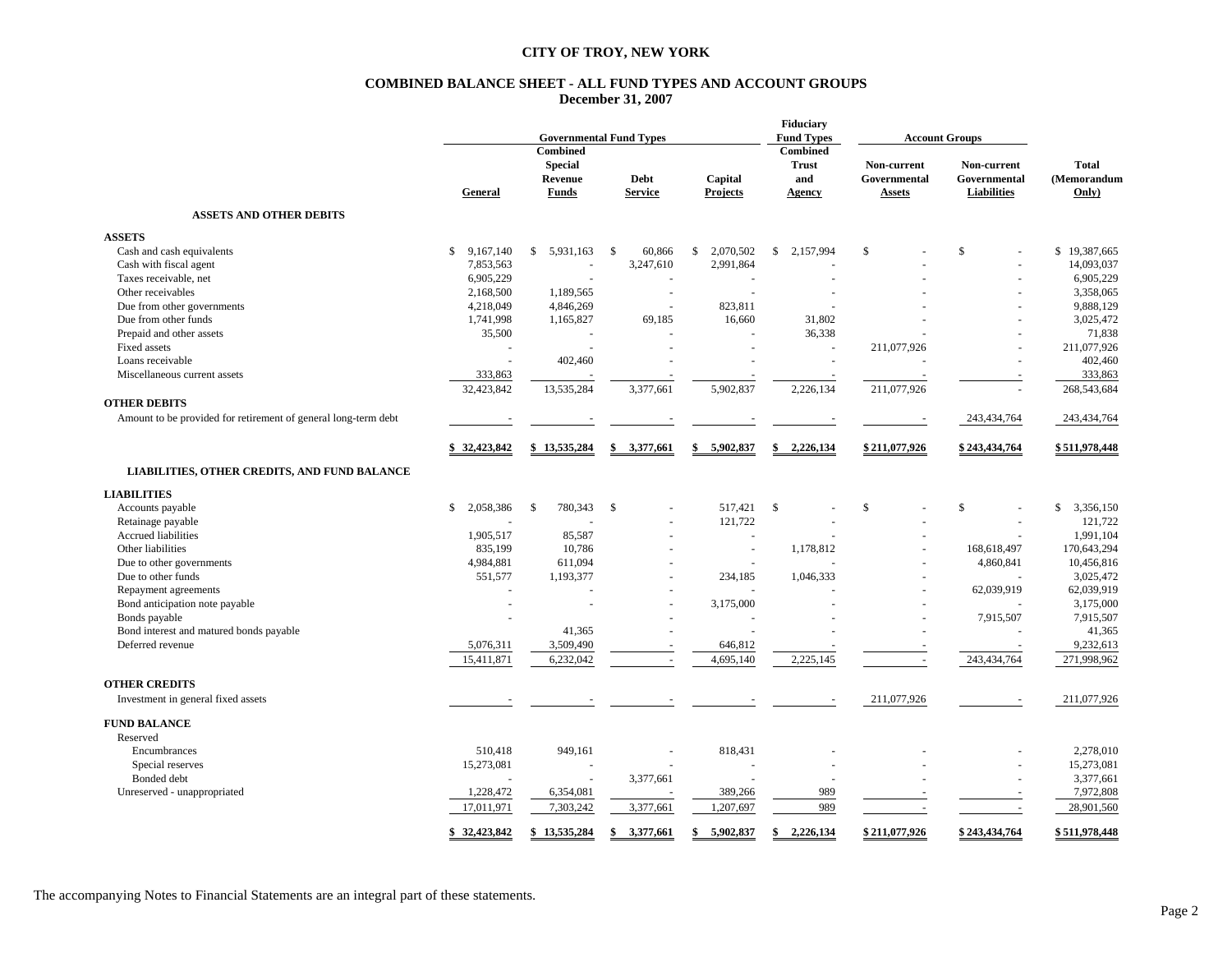#### **COMBINED STATEMENT OF REVENUES, EXPENDITURES AND CHANGES IN FUND BALANCE - ALL GOVERNMENTAL FUND TYPES AND EXPENDABLE TRUST FUNDS Year Ended December 31, 2007**

|                                                                          | <b>Governmental Fund Types</b> |                 |                 |                 | Fiduciary<br><b>Fund Type</b> |                  |
|--------------------------------------------------------------------------|--------------------------------|-----------------|-----------------|-----------------|-------------------------------|------------------|
|                                                                          |                                | Combined        |                 |                 |                               |                  |
|                                                                          |                                | <b>Special</b>  |                 |                 |                               | <b>Total</b>     |
|                                                                          |                                | Revenue         | Debt            | Capital         | <b>Expendable</b>             | (Memorandum      |
|                                                                          | General                        | <b>Funds</b>    | <b>Service</b>  | Projects        | <b>Trust</b>                  | Only)            |
| <b>REVENUES</b>                                                          |                                |                 |                 |                 |                               |                  |
| Real property taxes and tax items                                        | \$<br>20,276,429               | \$              | \$              | S.              | \$                            | S<br>20,276,429  |
| Nonproperty taxes                                                        | 13,813,886                     |                 |                 |                 |                               | 13,813,886       |
| Departmental income                                                      | 5,217,886                      | 10,461,447      |                 |                 |                               | 15,679,333       |
| Intergovernmental charges                                                | 452,306                        | 26,775          |                 |                 |                               | 479,081          |
| Use of money and property                                                | 853,887                        | 289,344         | 184,572         | 69,185          |                               | 1,396,988        |
| License and permits                                                      | 685,091                        | 13,160          |                 |                 |                               | 698,251          |
| Fines and forfeitures                                                    | 771,321                        | 180,004         |                 |                 |                               | 951,325          |
| Sale of property and compensation for loss                               | 79,227                         | 42,639          |                 |                 |                               | 121,866          |
| Miscellaneous local sources                                              | 699,085                        | 128,986         |                 |                 | 38,568                        | 866,639          |
| Interfund                                                                | 2,112,718                      | 327,000         |                 |                 |                               | 2,439,718        |
| State aid                                                                | 14,806,436                     | 266,148         |                 | 38,426          | ä,                            | 15,111,010       |
| Federal aid                                                              | 256,691                        | 5,050,184       |                 | 467,322         |                               | 5,774,197        |
| Total revenues                                                           | 60,024,963                     | 16,785,687      | 184,572         | 574,933         | 38,568                        | 77,608,723       |
|                                                                          |                                |                 |                 |                 |                               |                  |
| <b>EXPENDITURES</b>                                                      |                                |                 |                 |                 |                               |                  |
| General governmental support                                             | 8,452,645                      | 327,297         | 5,647           |                 |                               | 8,785,589        |
| Public safety                                                            | 28,061,769                     |                 |                 |                 |                               | 28,061,769       |
| Health                                                                   | 132,372                        |                 |                 |                 |                               | 132,372          |
| Transportation                                                           | 3,745,423                      |                 |                 |                 | ٠                             | 3,745,423        |
| Cultural and recreation                                                  | 2,748,030                      |                 |                 |                 | ×,                            | 2,748,030        |
| Home and community services                                              | 3,953,778                      | 14,379,380      |                 |                 | ÷                             | 18,333,158       |
| Employee benefits                                                        | 3,282,975                      |                 |                 |                 | 38,568                        | 3,321,543        |
| <b>CAPITAL EXPENDITURES</b>                                              |                                |                 |                 |                 |                               |                  |
| General government support                                               | 268,684                        |                 |                 |                 |                               | 268,684          |
| Public safety                                                            | 594,975                        |                 |                 | 263,935         |                               | 858,910          |
| Transportation                                                           | 218,439                        |                 |                 | 1,861,944       |                               | 2,080,383        |
| Culture and recreation                                                   | 10,490                         |                 |                 | 251,863         |                               | 262,353          |
| Home and community service                                               | J.                             | 94,598          |                 | 2,664,779       | ÷                             | 2,759,377        |
| <b>DEBT SERVICE</b>                                                      |                                |                 |                 |                 |                               |                  |
| Principal                                                                | 3,806,069                      | 216,472         |                 |                 |                               | 4,022,541        |
| Interest                                                                 | 2,573,634                      | 148,625         |                 |                 |                               | 2,722,259        |
| Total expenditures                                                       | 57,849,283                     | 15,166,372      | 5,647           | 5,042,521       | 38,568                        | 78,102,391       |
| Excess (deficiency) of revenues over (under) expenditures                | 2,175,680                      | 1,619,315       | 178,925         | (4,467,588)     |                               | (493, 668)       |
| <b>OTHER FINANCING SOURCES (USES)</b>                                    |                                |                 |                 |                 |                               |                  |
| Operating transfers in                                                   | 419,524                        | 15,000          | 69,185          | 1,870,721       |                               | 2,374,430        |
| Operating transfers out                                                  | (1,885,686)                    | (25, 135)       | (344, 771)      | (118, 838)      |                               | (2,374,430)      |
| Proceeds of obligations                                                  |                                |                 |                 | 3,361,108       |                               | 3,361,108        |
| Total other financing sources (uses)                                     | (1,466,162)                    | (10, 135)       | (275, 586)      | 5,112,991       | $\overline{\phantom{a}}$      | 3,361,108        |
| Excess (deficiency) of revenues and other financing sources over (under) |                                |                 |                 |                 |                               |                  |
| expenditures and other financing sources (uses)                          | 709,518                        | 1,609,180       | (96, 661)       | 645,403         | $\blacksquare$                | 2,867,440        |
| FUND BALANCE, beginning of year                                          | 16,302,453                     | 5,694,062       | 3,474,322       | 562,294         | 989                           | 26,034,120       |
| FUND BALANCE, end of year                                                | \$17,011,971                   | 7,303,242<br>\$ | \$<br>3,377,661 | 1,207,697<br>\$ | 989<br>\$                     | 28,901,560<br>S. |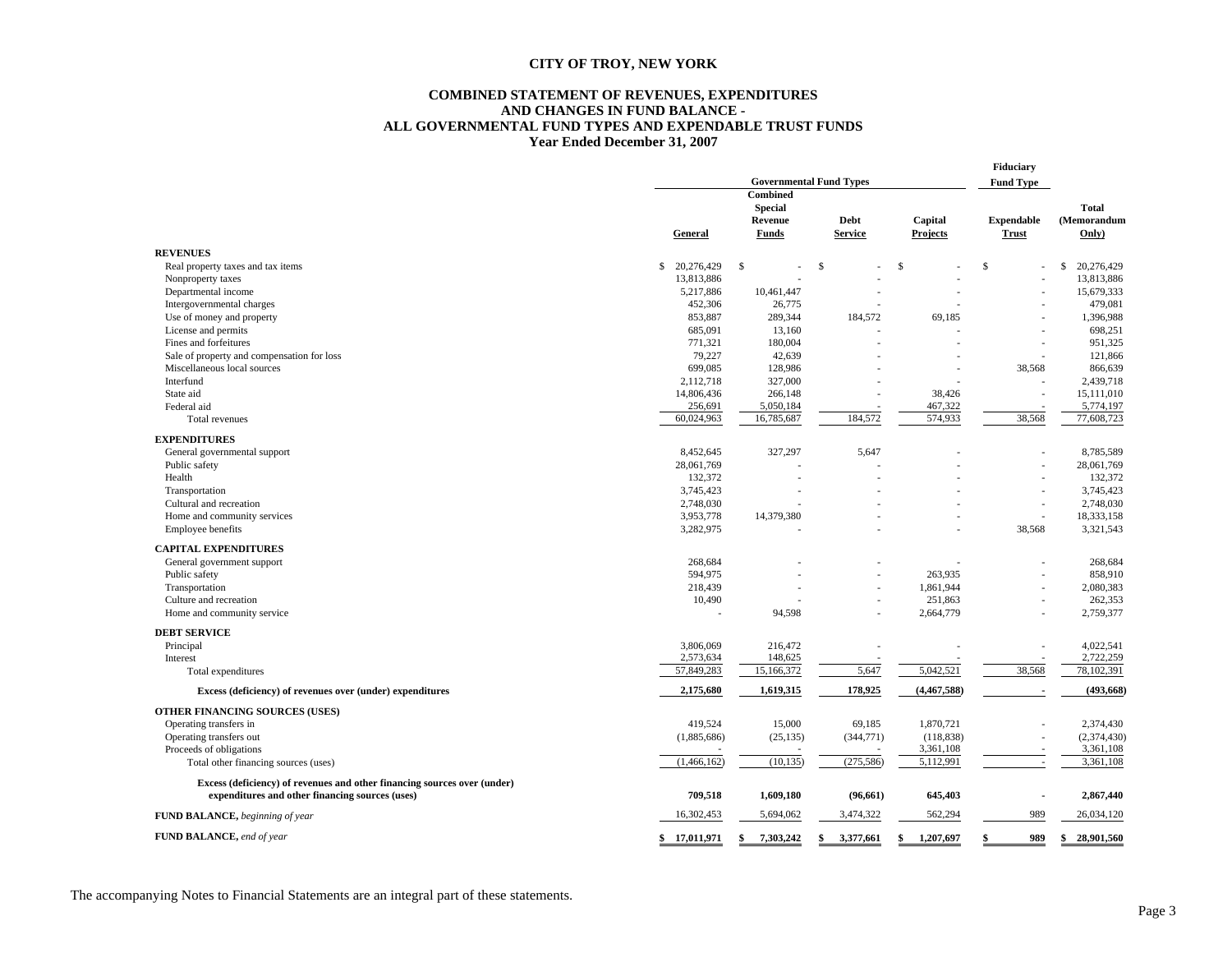#### **COMBINED STATEMENT OF REVENUES, EXPENDITURES, AND CHANGES IN FUND BALANCE - BUDGET AND ACTUAL - GENERAL FUND COMBINED SPECIAL REVENUE FUND TYPES Year Ended December 31, 2007**

|                                                           |                           | <b>General Fund</b> |                                               |                           | <b>Special Revenue Funds*</b> |                                               |                           | <b>Totals (Memorandum Only)</b> |                                               |  |
|-----------------------------------------------------------|---------------------------|---------------------|-----------------------------------------------|---------------------------|-------------------------------|-----------------------------------------------|---------------------------|---------------------------------|-----------------------------------------------|--|
|                                                           | Modified<br><b>Budget</b> | <b>Actual</b>       | <b>Variance</b><br>Favorable<br>(Unfavorable) | Modified<br><b>Budget</b> | <b>Actual</b>                 | <b>Variance</b><br>Favorable<br>(Unfavorable) | Modified<br><b>Budget</b> | <b>Actual</b>                   | <b>Variance</b><br>Favorable<br>(Unfavorable) |  |
| <b>REVENUES</b>                                           |                           |                     |                                               |                           |                               |                                               |                           |                                 |                                               |  |
| Real property taxes and tax items                         | 19,700,864<br>\$          | \$20,276,429        | 575,565<br>S.                                 | $\mathbb{S}$              | \$.                           | $\mathbb{S}$                                  | 19,700,864<br>\$          | S.<br>20,276,429                | $\mathbb{S}$<br>575,565                       |  |
| Nonproperty taxes                                         | 13,525,000                | 13,813,886          | 288,886                                       |                           |                               |                                               | 13,525,000                | 13,813,886                      | 288,886                                       |  |
| Departmental income                                       | 4,539,600                 | 5,217,886           | 678,286                                       | 11,584,901                | 10,012,269                    | (1,572,632)                                   | 16,124,501                | 15,230,155                      | (894, 346)                                    |  |
| Intergovernmental charges                                 | 444,556                   | 452,306             | 7,750                                         | 22,928                    | 26,775                        | 3,847                                         | 467,484                   | 479,081                         | 11,597                                        |  |
| Use of money and property                                 | 402,000                   | 853.887             | 451,887                                       | 130,100                   | 251,908                       | 121,808                                       | 532,100                   | 1,105,795                       | 573,695                                       |  |
| Licenses and permits                                      | 640,100                   | 685,091             | 44,991                                        | 12,500                    | 13,160                        | 660                                           | 652,600                   | 698,251                         | 45,651                                        |  |
| Fines and forfeitures                                     | 1,200,599                 | 771,321             | (429, 278)                                    | 500                       |                               | (500)                                         | 1,201,099                 | 771,321                         | (429, 778)                                    |  |
| Sale of property and compensation for loss                | 14,749                    | 79,227              | 64,478                                        | 64,566                    | 42,639                        | (21,927)                                      | 79,315                    | 121,866                         | 42,551                                        |  |
| Miscellaneous local sources                               | 590,000                   | 699,085             | 109,085                                       | 62,200                    | 76,675                        | 14,475                                        | 652,200                   | 775,760                         | 123,560                                       |  |
| Interfund                                                 | 2,340,352                 | 2,112,718           | (227, 634)                                    | 327,100                   | 327,000                       | (100)                                         | 2,667,452                 | 2,439,718                       | (227, 734)                                    |  |
| State aid                                                 | 13,508,227                | 14,806,436          | 1,298,209                                     |                           |                               |                                               | 13,508,227                | 14,806,436                      | 1,298,209                                     |  |
| Federal aid                                               | 380,061                   | 256,691             | (123, 370)                                    |                           |                               |                                               | 380,061                   | 256,691                         | (123, 370)                                    |  |
| Total revenues                                            | 57,286,108                | 60,024,963          | 2,738,855                                     | 12,204,795                | 10,750,426                    | (1,454,369)                                   | 69,490,903                | 70,775,389                      | 1,284,486                                     |  |
| <b>EXPENDITURES</b>                                       |                           |                     |                                               |                           |                               |                                               |                           |                                 |                                               |  |
| General governmental support                              | 9,057,960                 | 8,721,329           | 336,631                                       | 443,066                   | 327,297                       | 115,769                                       | 9,501,026                 | 9,048,626                       | 452,400                                       |  |
| Public safety                                             | 29,644,081                | 28,656,744          | 987,337                                       |                           |                               |                                               | 29,644,081                | 28,656,744                      | 987,337                                       |  |
| Health                                                    | 149,854                   | 132,372             | 17,482                                        |                           |                               |                                               | 149,854                   | 132,372                         | 17,482                                        |  |
| Transportation                                            | 3,647,942                 | 3,963,862           | (315,920)                                     |                           |                               |                                               | 3,647,942                 | 3,963,862                       | (315,920)                                     |  |
| Culture and recreation                                    | 2,742,696                 | 2,758,520           | (15,824)                                      |                           |                               |                                               | 2,742,696                 | 2,758,520                       | (15,824)                                      |  |
| Home and community services                               | 3,990,893                 | 3,953,778           | 37,115                                        | 11,541,033                | 8,854,012                     | 2,687,021                                     | 15,531,926                | 12,807,790                      | 2,724,136                                     |  |
| Employee benefits                                         | 4,057,501                 | 3,282,975           | 774,526                                       |                           |                               |                                               | 4,057,501                 | 3,282,975                       | 774,526                                       |  |
| Debt service                                              |                           |                     |                                               |                           |                               |                                               |                           |                                 |                                               |  |
| Principal                                                 | 3,806,069                 | 3,806,069           |                                               | 216,472                   | 216,472                       |                                               | 4,022,541                 | 4,022,541                       |                                               |  |
| Interest                                                  | 2,574,544                 | 2,573,634           | 910                                           | 129,575                   | 148,625                       | (19,050)                                      | 2,704,119                 | 2,722,259                       | (18, 140)                                     |  |
| Total expenditures                                        | 59,671,540                | 57,849,283          | 1,822,257                                     | 12,330,146                | 9,546,406                     | 2,783,740                                     | 72,001,686                | 67,395,689                      | 4,605,997                                     |  |
| Excess (deficiency) of revenues over (under) expenditures | (2, 385, 432)             | 2,175,680           | 4,561,112                                     | (125, 351)                | 1,204,020                     | 1,329,371                                     | (2,510,783)               | 3,379,700                       | 5,890,483                                     |  |
| OTHER FINANCING SOURCES (USES)                            |                           |                     |                                               |                           |                               |                                               |                           |                                 |                                               |  |
| Appropriated fund balance                                 | 2,625,019                 |                     | (2,625,019)                                   | 125,351                   |                               | (125, 351)                                    | 2,750,370                 |                                 | (2,750,370)                                   |  |
| Operating transfers in                                    | 1,512,480                 | 419,524             | (1,092,956)                                   |                           |                               | $\overline{\phantom{a}}$                      | 1,512,480                 | 419,524                         | (1,092,956)                                   |  |
| Operating transfers out                                   | (1,752,067)               | (1,885,686)         | (133, 619)                                    |                           |                               |                                               | (1,752,067)               | (1,885,686)                     | (133, 619)                                    |  |
| Total other financing sources (uses)                      | 2,385,432                 | (1,466,162)         | (3,851,594)                                   | 125,351                   |                               | (125, 351)                                    | 2,510,783                 | (1,466,162)                     | (3,976,945)                                   |  |
| Excess of revenues and other financing sources            |                           |                     |                                               |                           |                               |                                               |                           |                                 |                                               |  |
| over expenditures and other financing sources             |                           | 709,518             | 709,518                                       | \$                        | 1,204,020                     | 1,204,020<br>s.                               |                           | 1,913,538                       | 1,913,538                                     |  |
| FUND BALANCE, beginning of year                           |                           | 16,302,453          |                                               |                           | 4,711,321                     |                                               |                           | 21,013,774                      |                                               |  |
| FUND BALANCE, end of year                                 |                           | \$17,011,971        |                                               |                           | 5.915.341<br>\$               |                                               |                           | \$22,927,312                    |                                               |  |

\* Excludes Special Grant Fund and Troy Urban Renewal Agency, see Note A4.

The accompanying Notes to Financial Statements are an integral part of these statements.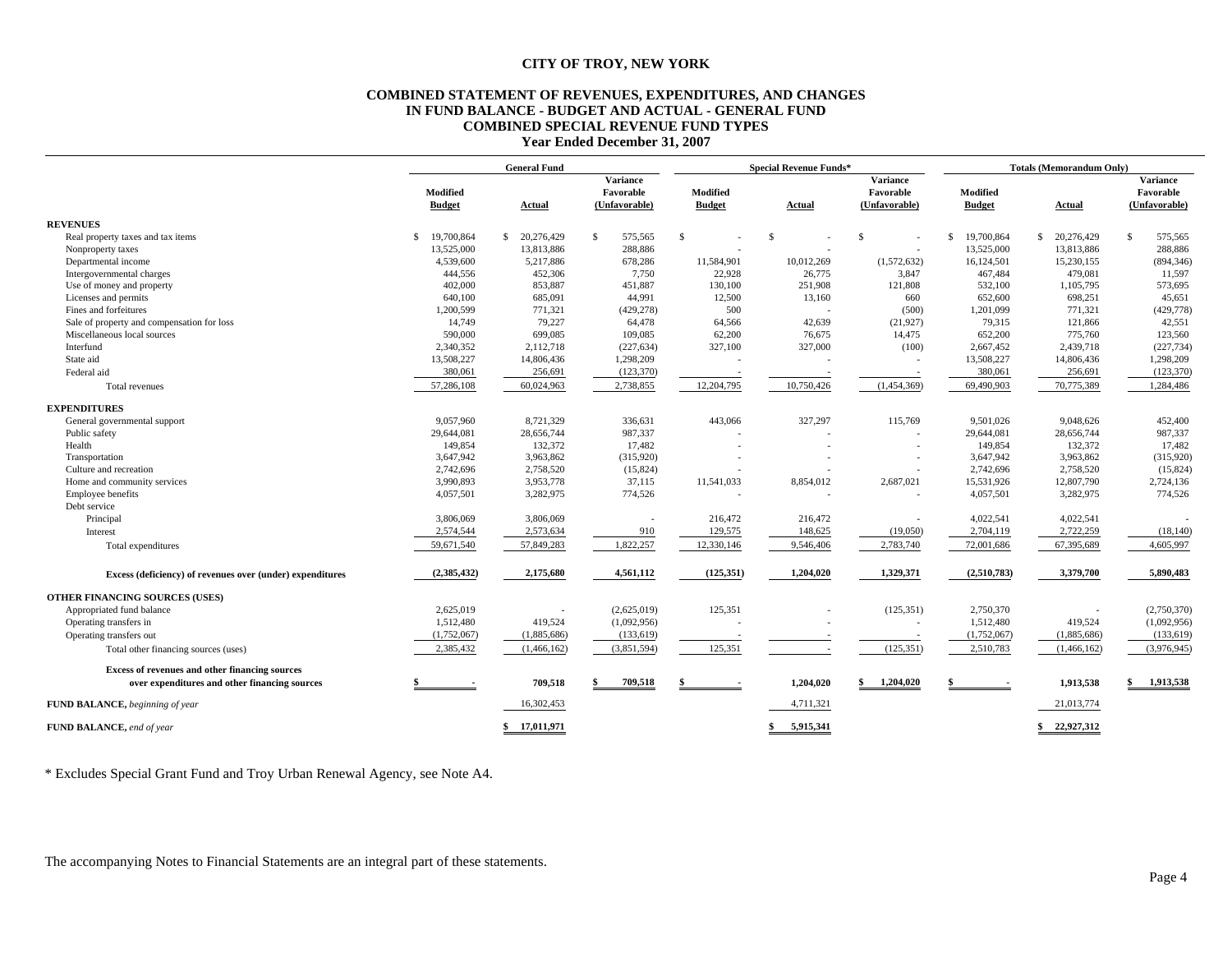### **NOTES TO FINANCIAL STATEMENTS December 31, 2007**

### **NOTE A - SUMMARY OF SIGNIFICANT ACCOUNTING POLICIES**

 The City of Troy, New York (City) has elected to prepare its financial statements on the statutory basis required by the New York State Office of the State Comptroller for annual reports to that office. This statutory basis is an other comprehensive basis which varies from accounting principles generally accepted in the United States of America (GAAP) primarily in accounting for governmental units. The Governmental Accounting Standards Board (GASB) is the accepted standard-setting body for establishing governmental accounting and financial reporting principles.

 In preparing the financial statements in conformity with the accounting principles described above, management is required to make estimates and assumptions that affect the reported amounts of assets and liabilities, the disclosure of contingent assets and liabilities at the date of the financial statements, and the reported amounts of revenues and expenditures during the reporting period. Actual results could differ from those estimates.

 A summary of the significant accounting policies consistently applied in the preparation of the accompanying basic financial statements follows.

### *1. Financial Reporting Entity*

 The City of Troy, New York (City) was established during 1789 within the County of Rensselaer (County); was incorporated during 1816; and is governed by its Charter, the General City Law, other general laws of the State of New York, and various local laws. The Mayor is responsible for overall operations and serves as Chief Executive Officer. The City Comptroller serves as Chief Fiscal Officer. All legislative power of the City is vested in the City Council whose powers are specified in Section 2.08 of the City Charter.

 The City provides several services, including general government support, police and fire protection, refuse and garbage collection, water and sewer service, and recreation services.

 In evaluating how to define the City for financial reporting purposes, management has considered all potential component units. The decision to include a potential component unit in the reporting entity was made by applying the criteria set forth in accounting principles generally accepted in the United States of America. The basic, but not the only, criterion for including a potential component unit within the reporting entity is the governing body's ability to exercise oversight responsibility. The most significant manifestation of this ability is financial interdependence. Other manifestations of the ability to exercise oversight responsibility include, but are not limited to, the selection of governing authority, the designation of management, the ability to influence operations significantly, and accountability for fiscal matters. A second criterion used in evaluating potential component units is the scope of public service. Application of this criterion involves considering whether the activity benefits the City and/or its citizens, or whether the activity is conducted within the geographic boundaries of the City and is generally available to its citizens. A third criterion used in evaluating potential component units is the existence of special financing relationships, regardless of whether the City is able to exercise oversight responsibilities.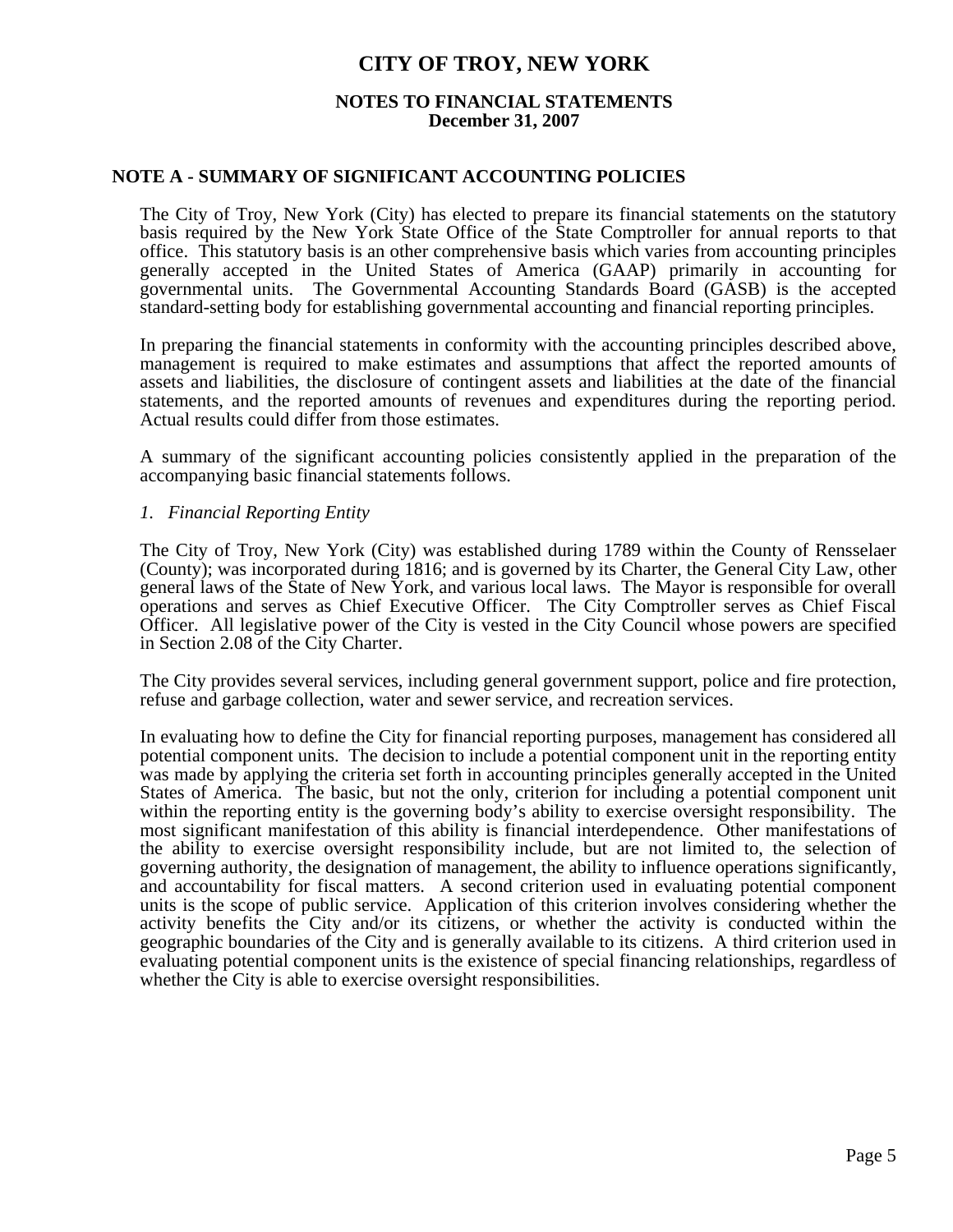### **NOTES TO FINANCIAL STATEMENTS December 31, 2007**

### **NOTE A - SUMMARY OF SIGNIFICANT ACCOUNTING POLICIES - Continued**

 Based on the application of these criteria, a brief review of each potential component unit addressed in defining the City's reporting entity follows:

### *1. Financial Reporting Entity* - Continued

### Excluded From the Reporting Entity

 Although the following organizations, functions, or activities are related to the City, they are not included in the City reporting entity for the reasons noted:

#### Municipal Assistance Corporation for the City of Troy

 The Municipal Assistance Corporation for the City of Troy (MAC) was created during 1995 under the provisions of Section 3053 of the Public Authorities Law (see Note I). The MAC is an authority of the State of New York. The members of the authority have complete responsibility for managing the MAC and are not presumed to be a component unit of the City. The enabling legislation creating the MAC was amended June 29, 1995, with an effective date of July 19, 1995, and was again amended August 5, 1996.

### City of Troy Supervisory Board

 Per the provision of Chapter 721 of the Laws of 1994 as amended by Chapters 187 and 188 of the Laws of 1995 and Chapters 444 and 445 of the Laws of 1996 (see Note I), the State Legislature created the City of Troy Supervisory Board. Per the legislation, the City is to establish a general debt service fund to be overseen by the New York State Office of the State Comptroller. The City does not have any oversight responsibility over the Supervisory Board.

#### Troy Industrial Development Authority

 The Troy Industrial Development Authority (IDA) is a Public Benefit Corporation created by the State Legislature to promote the economic welfare, recreation opportunities, and prosperity of City inhabitants. Members of the IDA are appointed by the Mayor and confirmed by the City Council, but the City exercises no oversight responsibility. IDA members have complete responsibility for management of the IDA and accountability for fiscal matters. The City is not liable for IDA bonds or notes.

### Troy Local Development Corporation

 The Troy Local Development Corporation (LDC) was incorporated in the State of New York in November 1988. The LDC's primary purpose is to maintain and develop the economic climate of the City through the promotion of employment and attraction of new businesses.

The LDC is exempt from income taxes under Section  $501(c)(3)$  of the Internal Revenue Code. It is classified as a private foundation under Sections 507(d) and 4940 of the Internal Revenue Code and qualifies for the charitable contribution deduction for individual donors.

#### Troy City and Lansingburgh Central School Districts

 The Troy City and Lansingburgh Central School Districts (School Districts) were created by State legislation, which designated the School Boards as the governing authorities. School Board members are elected by the qualified voters of the School Districts. The Boards designate management and exercise complete responsibility for all fiscal matters. The City Council exercises no oversight over the School Districts' operations.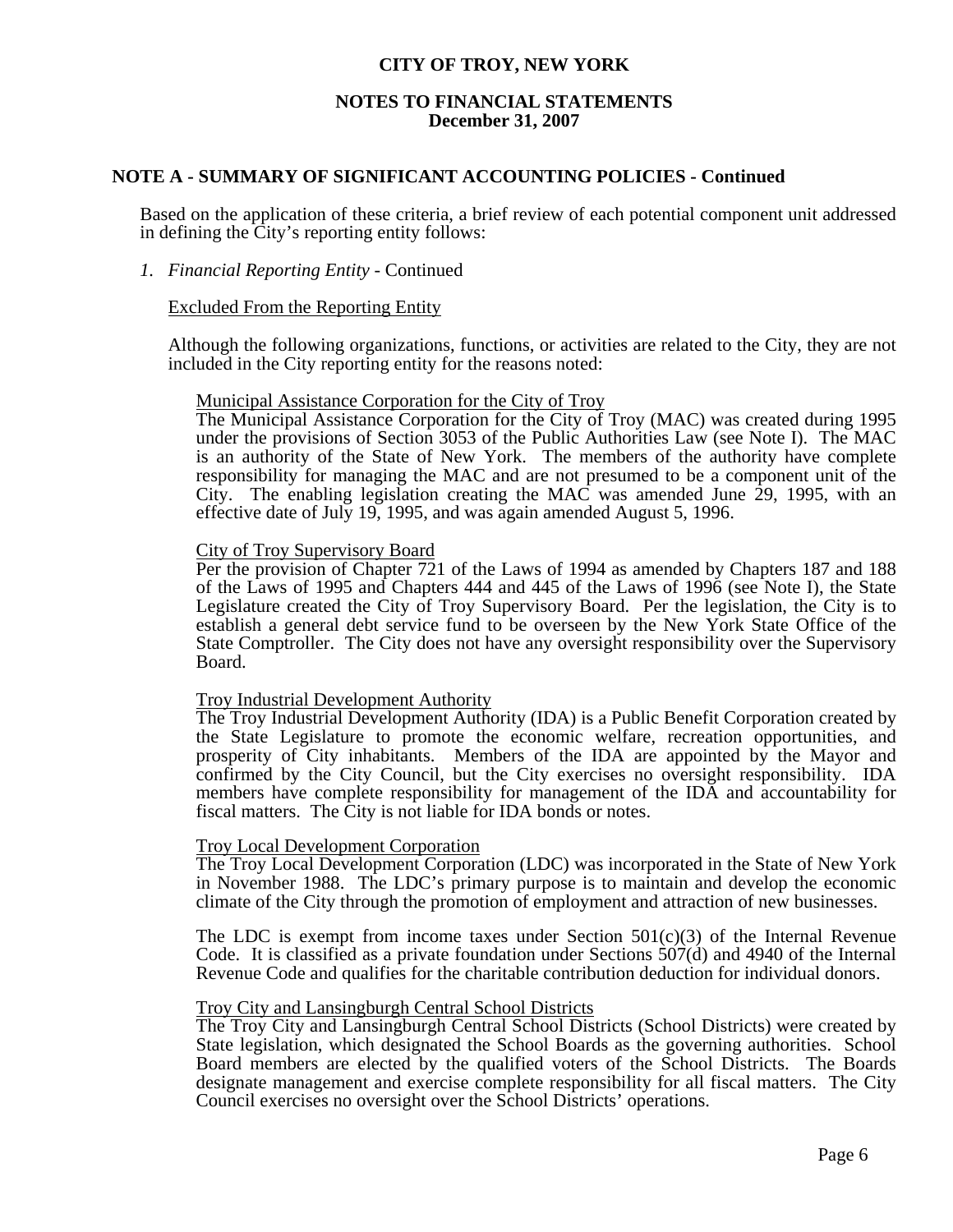### **NOTES TO FINANCIAL STATEMENTS December 31, 2007**

### **NOTE A - SUMMARY OF SIGNIFICANT ACCOUNTING POLICIES - Continued**

### *1. Financial Reporting Entity* - Continued

### Excluded From the Reporting Entity - Continued

Troy Housing Authority

 The Troy Housing Authority (Authority) was created during 1957 by the State Legislature. The governing board of the Authority is appointed by the Chief Executive Officer of the City. The City provides no subsidy to the Authority nor is it responsible for debt or operating deficits of the Authority. The Authority's debt is essentially supported by operating revenues of the Authority and is not guaranteed by the City. The City does not appoint management of the Authority nor does it approve the Authority's budget, contracts, or hiring of staff. The City has no oversight responsibility for funds of the Authority.

#### *2. Measurement Focus, Basis of Accounting, and Financial Statement Presentation*

 The accounting and financial reporting treatment applied to a fund is determined by its measurement focus. All governmental funds and expendable trust funds are accounted for on the modified accrual basis using a current financial resources focus. With this measurement focus, generally only current assets and current liabilities are included on the balance sheet. Operating statements of these funds present increases (i.e., revenues and other financing sources) and decreases (i.e., expenditures and other financing uses) in net current assets. Under the modified accrual basis of accounting, governmental fund revenues are recognized when

susceptible to accrual (i.e., when they become both measurable and available). "Measurable" means the amount of the transaction can be reasonably determined, and "available" means the related cash resources are collectible within the current period or soon enough thereafter to be used to pay liabilities of the current period. The City follows GAAP and considers property taxes available if they are collected within 60 days after year-end. Property taxes determined to be collectible after the 60-day period are recorded as deferred revenues. The City uses a 120-day availability period for other significant governmental revenue sources. In addition to property taxes, governmental revenues susceptible to accrual include sales tax, state and federal aid, and certain other significant revenues. Fines, permits, and parking meter revenues are not susceptible to accrual because generally they are not measurable until received. For state and federal grants, if reimbursement of expenditures is the prime factor for determining eligibility, revenues from federal and state grants are accrued when the expenditure is made.

 The City also reports deferred revenue for certain revenues other than property taxes. Deferred revenues arise when potential revenue does not meet both of the "measurable" and "available" criteria for recognition in the current period. Deferred revenues also arise when the City receives resources before it has a legal claim to them, as when grant monies are received prior to the occurrence of qualifying expenditures. In subsequent periods, when both revenue recognition criteria are met, or when the City has a legal claim to the resources, the liability for deferred revenue is removed from the combined balance sheet and revenue is recognized.

Governmental fund expenditures are recorded when the fund liability is incurred except that:

Payment of prepaid expenses and purchase of inventory type items are recorded as expenditures when the related amounts are due and payable. This method is generally referred to as the "purchase" method, as opposed to the "consumption" method used in the government-wide financial statements.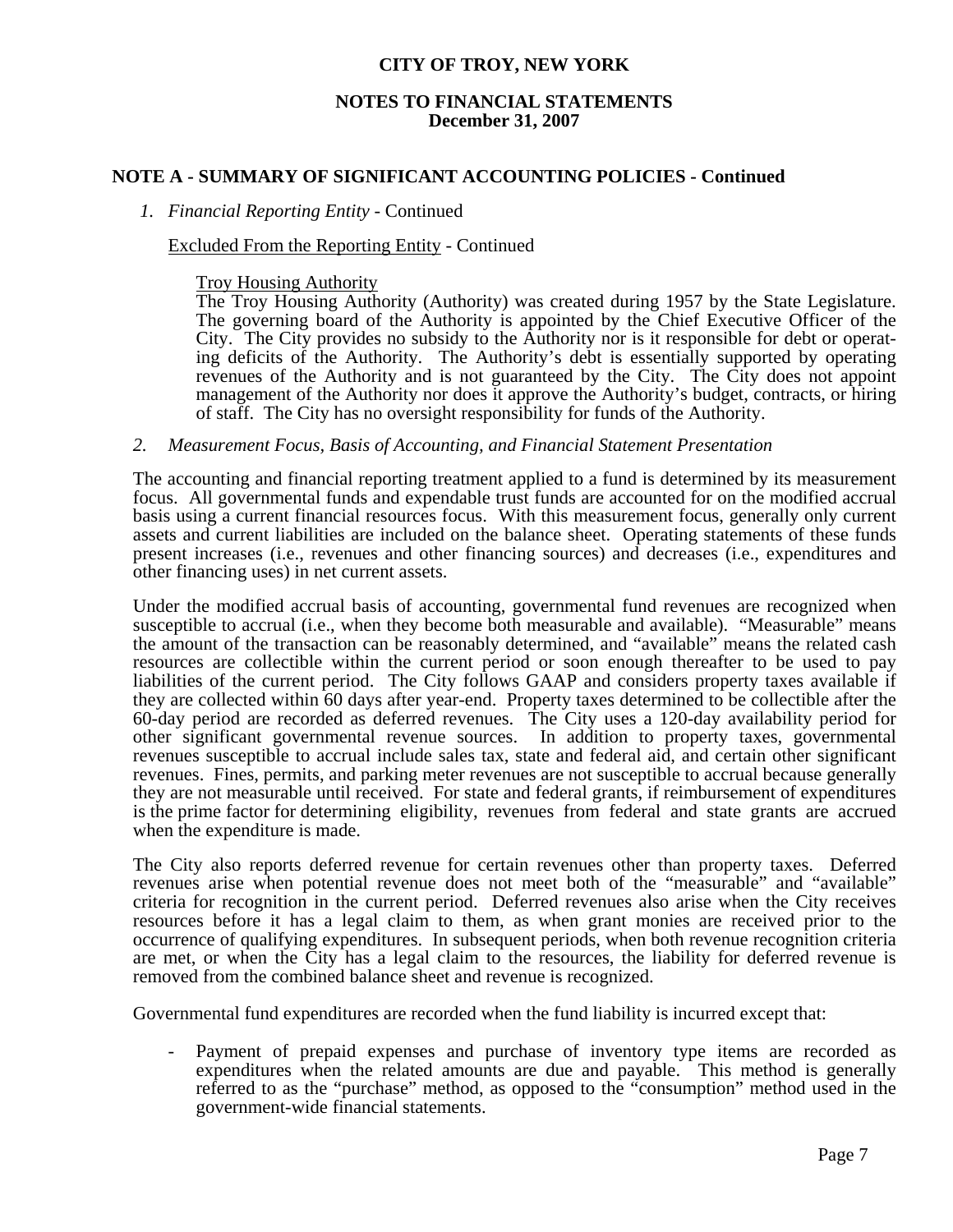### **NOTES TO FINANCIAL STATEMENTS December 31, 2007**

### **NOTE A - SUMMARY OF SIGNIFICANT ACCOUNTING POLICIES - Continued**

- *2. Measurement Focus, Basis of Accounting, and Financial Statement Presentation* Continued
	- Principal and interest on indebtedness are recorded as expenditures when the related debt service amounts are due and payable, which normally approximates the date the debt is paid.
	- Compensated absences, such as vacation leave and compensation time, which vest or accumulate with eligible employees, are recorded as expenditures in the payroll period that the leave credits are used by employees.
	- Current pension costs payable to the New York State Retirement Systems are recorded as expenditures when billed by the Systems.
	- Costs of acquiring fixed assets are recorded as expenditures when the related acquisition amounts are due and payable.

### *3. Fund Accounting*

 The accounts of the City are organized on the basis of funds, each of which is considered a separate accounting entity. The activities of each fund are accounted for with a separate set of self-balancing accounts that comprise its assets, liabilities, fund balance, revenues, and expenditures which are segregated for the purpose of carrying on specific activities or attaining certain objectives in accordance with specific regulations, restrictions, or limitations. The City's fund types are as follows:

### Fund Types

 Governmental Funds are those through which most governmental functions are financed. The acquisition, use, and balances of expendable financial resources, and the related liabilities are accounted for through governmental funds. The City's governmental fund types are as follows:

- a. General Fund is the principal operating fund of the City and accounts for the general tax revenues, miscellaneous receipts not allocated by law or contractual agreement to another fund, risk retention operations, and general operating expenditures. This fund operates within the financial limits of an annual budget adopted by the City Council.
- b. Special Revenue Funds are used to account for the proceeds of specific revenue sources (other than major capital projects) that are legally restricted to expenditures for specified purposes. Special Revenue Funds of the City include the following:

 Special Grant Fund is used principally to account for the use of federal monies received under Community Development and other Department of Housing and Urban Development Funds.

 Water Fund is used to report operations of the City's water treatment and supply facilities that provide drinking water to all City residents, as well as to certain other local communities outside the City's corporate boundaries.

Sewer Fund is used to report operations of the City's wastewater treatment facilities and sanitary sewer system that is provided to all City residents.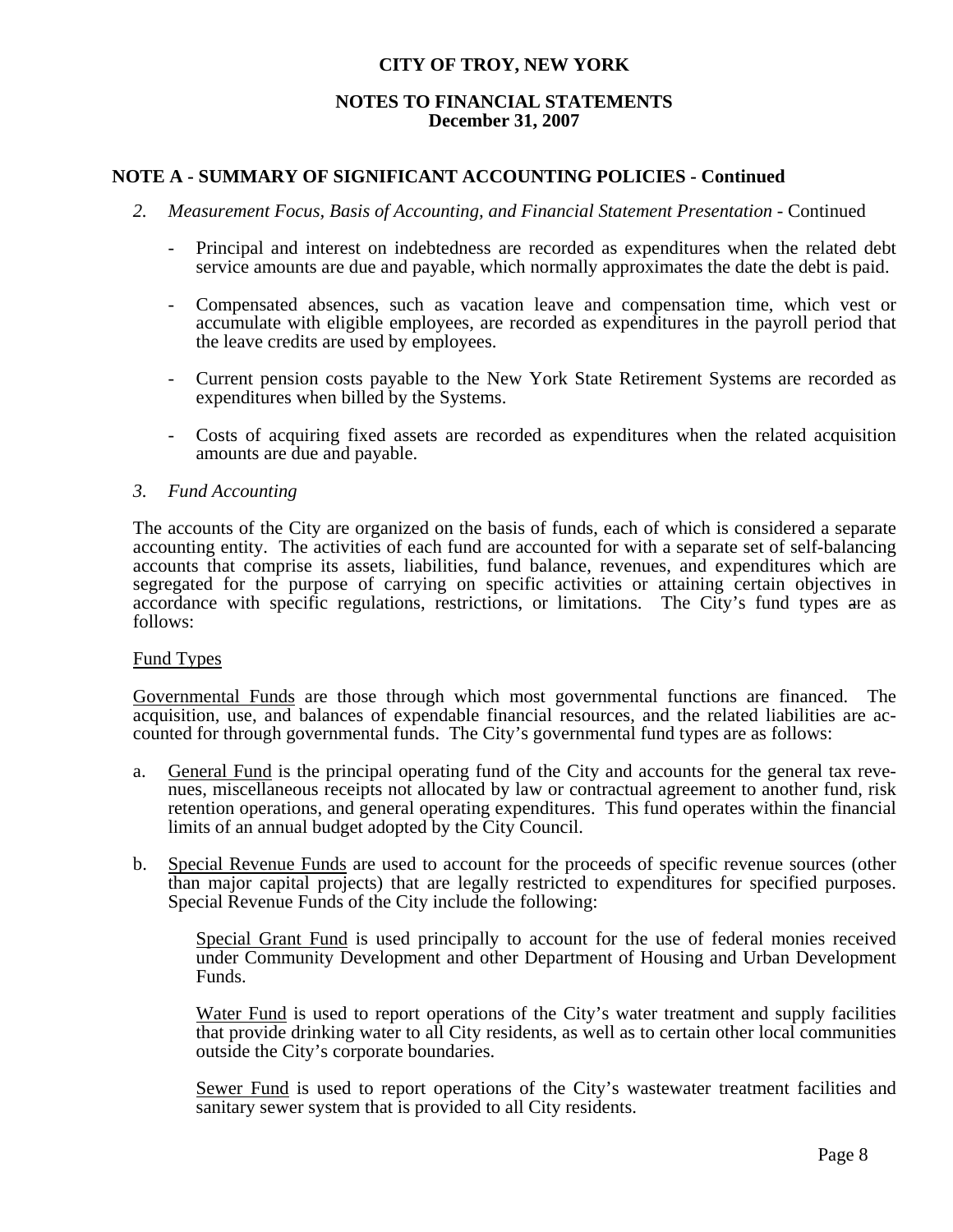### **NOTES TO FINANCIAL STATEMENTS December 31, 2007**

### **NOTE A - SUMMARY OF SIGNIFICANT ACCOUNTING POLICIES - Continued**

- *3. Fund Accounting* Continued
- c. Debt Service Fund is used to account for the accumulation of resources reserved for future MAC debt payments. Unexpended balances of proceeds and earnings on proceeds of borrowings for capital projects are transferred from the Capital Projects Fund and held until appropriated.
- d. Capital Projects Fund is used to account for financial resources to be used for the acquisition or construction of major capital assets for governmental activities. Financing is generally provided from proceeds of bonds, notes, federal and state grants, and transfers from other governmental funds.

Fiduciary Funds are used to report resources that are held by the City in a trustee or agency capacity for others and cannot be used to support the City's own programs. Fiduciary funds include pension and other employee benefit trust funds, investment trust funds, private purpose trust funds, and agency funds. The City does not maintain any investment or private purpose trust funds but does maintain the following Fiduciary Funds:

- a. Local Police and Fire Pension Funds are used to account for pension funds for former police officers and firefighters and their survivors, established by the City pursuant to Local Law #1 of 1943. These funds were in existence before the City began participation in the New York State Retirement Systems, and the benefits are no longer available to employees.
- b. Agency Funds are used to account for monies and property held by the City as agent for others pending disposition to the applicable parties.

 In addition to the various funds, the City maintains schedules of non-current governmental assets and non-current governmental liabilities. Non-current governmental assets include capital assets used in governmental activities, and non-current governmental liabilities include bonds, state loans, and other long-term debt used to finance governmental activities.

*4. Budgets*

 The City's procedures for establishing the budgetary data reflected in the accompanying financial statements are as follows:

- a. Not later than October 1, the City Mayor submits to the City Council a proposed operating budget for the fiscal year commencing the following January 1.
- b. The operating budget includes proposed expenditures and the means of financing them.
- c. Public hearings are conducted to obtain taxpayer comments.
- d. Not later than December 1, the budget is legally enacted through the passage of a legislative resolution.
- e. Total expenditures for each object may not legally exceed the total appropriations for that object.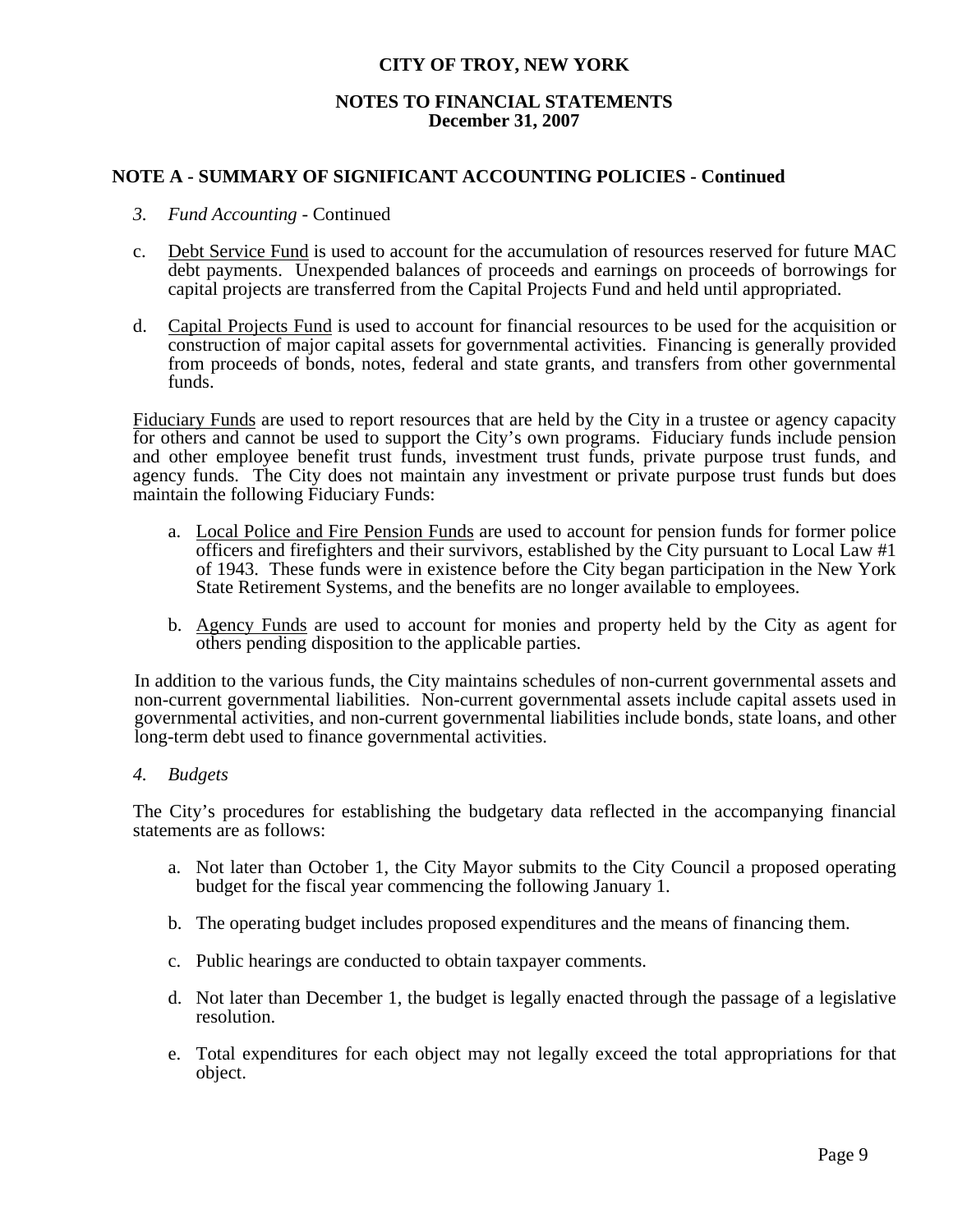### **NOTES TO FINANCIAL STATEMENTS December 31, 2007**

### **NOTE A - SUMMARY OF SIGNIFICANT ACCOUNTING POLICIES - Continued**

#### *4. Budgets -* Continued

 A summary of the functions exceeding budgeted appropriations for the year ended December 31, 2007, is as follows:

|                        | <b>Budgeted</b> | Total        | Unfavorable |
|------------------------|-----------------|--------------|-------------|
|                        | Appropriations  | Encumbrances | Variance    |
| General Fund           |                 |              |             |
| Transportation         | \$3,647,942     | \$3,963,862  | (315,920)   |
| Culture and recreation | 2,742,696       | 2,758,520    | (15, 824)   |

Budgetary controls for certain special grants are established in accordance with the applicable grant agreements, which may cover a period other than the County's fiscal year.

A reconciliation of actual results for the Special Revenue Fund is as follows:

|                                                                | Revenues and<br><b>Other Financing</b><br>Sources | Expenditures and<br><b>Other Financing</b><br><u>Uses</u> | Fund Balance,<br>End of Year |
|----------------------------------------------------------------|---------------------------------------------------|-----------------------------------------------------------|------------------------------|
| Total funds included in<br>comparison<br>Funds not included in | \$10,750,426                                      | 9,546,406                                                 | \$5,915,341                  |
| budget comparison                                              | 6,050,261                                         | 5,645,101                                                 | 1,387,901                    |
|                                                                | \$16,800,687                                      | 15,191,507                                                | 7,303,242                    |

 The Mayor is authorized to approve all budget transfer requests not exceeding \$500 between the major fund codes within individual departments. Additionally, the Mayor may authorize all budget transfers within major fund codes within individual departments. All other modifications to the budget must be approved by the City Council.

 Encumbrance accounting, under which purchase orders, contracts, and other commitments for the expenditure of monies are recorded for budgeting control purposes to reserve that portion of the applicable appropriation, is employed in the governmental funds. Open encumbrances at year-end are recorded as reservations of fund balances since the commitments do not constitute expenditures or liabilities. Open encumbrances, after review by the City Council, are added to the subsequent year's budget to provide the modified budget presented in the combined financial statements. Expenditures for such commitments are recorded in the period in which the liability is incurred.

 The budget is developed on the basis generally consistent with accounting principles generally accepted in the United States of America. The only significant difference is that the budget treats encumbrances as expenditures, whereas accounting principles generally accepted in the United States of America treat them as reservations of fund balances.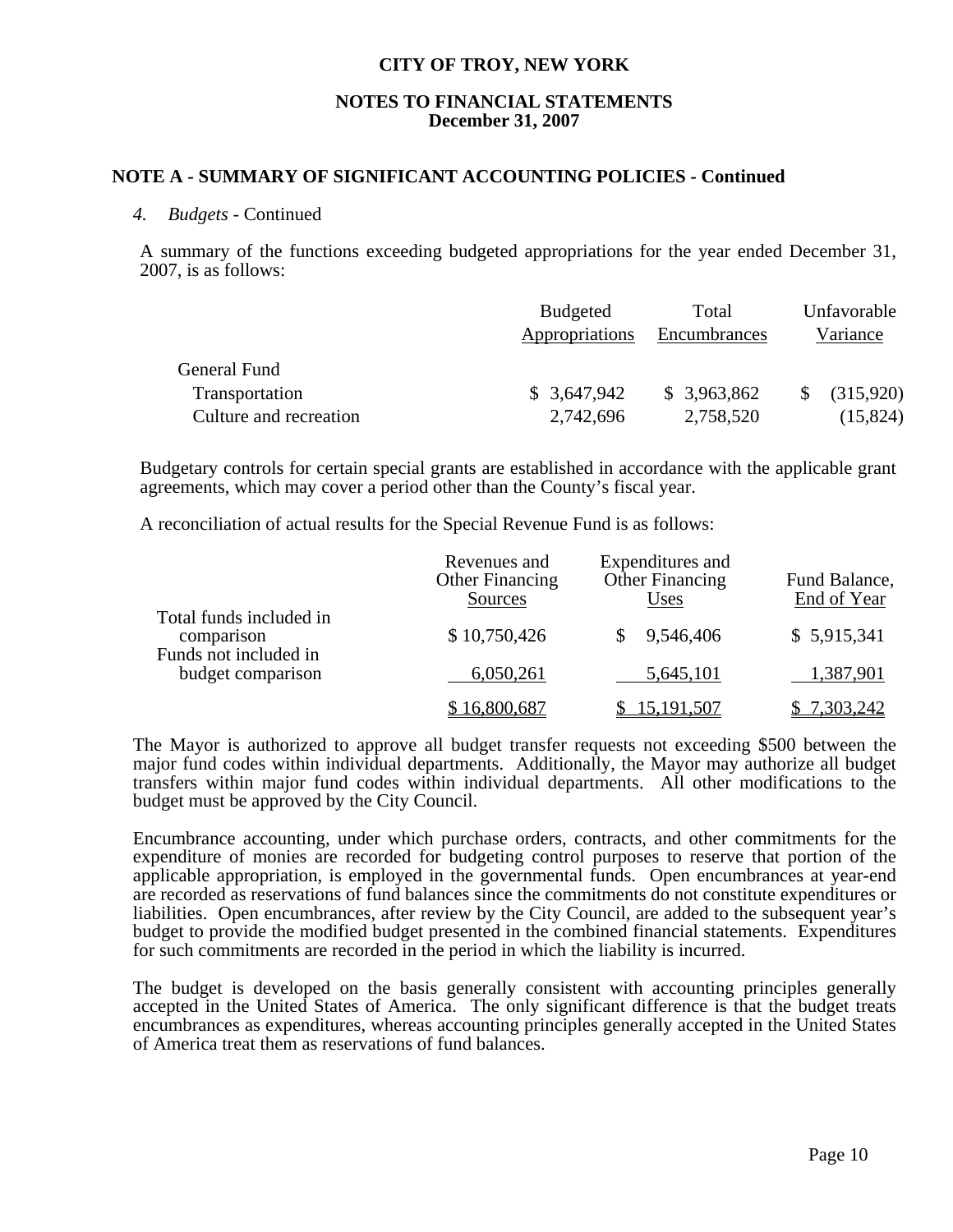### **NOTES TO FINANCIAL STATEMENTS December 31, 2007**

### **NOTE A - SUMMARY OF SIGNIFICANT ACCOUNTING POLICIES - Continued**

### *4. Budgets -* Continued

 Budgetary controls for the Special Grant Fund are established in accordance with the applicable grant agreements, which cover periods different from the City's fiscal year. The Troy Urban Renewal Agency does not operate on an annual budget due to its limited activity. Accordingly, these funds have not been included in statements comparing budget estimates to actual transactions.

### *5. Cash and Cash Equivalents*

 The City's investment policies are governed by State statutes. In addition, the City has its own written investment policy. City monies must be deposited in Federal Deposit Insurance Corporation (FDIC) insured commercial banks or trust companies located within the State. The City Comptroller is authorized to use demand accounts and certificates of deposit. Permissible investments include obligations of the United States Treasury and United States agencies, repurchase agreements, and obligations of New York State or its localities.

 All deposits shall be fully secured by insurance of the FDIC or by obligations of New York State, or obligations of federal agencies, the principal and interest of which is guaranteed by the United States or obligations of New York State local governments.

 The written investment policy requires repurchase agreements to be purchased from banks located within the State and that underlying securities must be obligations of the federal government. Underlying securities shall be valued to market at periodic intervals by the City Comptroller or his/her designee.

 Cash and cash equivalents include amounts in demand deposits as well as short-term investments with a maturity date within three months of the date acquired by the City.

#### *6. Interfund Transactions*

 During the course of operations, the City processes several transactions that affect more than one fund and other transactions between the various funds. Interfund services provided and used are accounted for as revenues in the provider funds and expenditures or expenses in the user funds. Transactions that constitute reimbursements to a fund for expenditures initially made from it that are properly applicable to another fund are recorded as expenditures in the reimbursing fund and as reductions of expenditures in the fund that is reimbursed. Advances or loans from one fund to another are recorded as receivables in the remitting fund and payables in the receiving fund. Other interfund transactions generally represent transfers of resources from one fund to be utilized in another fund and are reported as transfers. Interfund transactions that are unpaid between funds are recorded in the financial statements as due from other funds (receivables) and due to other funds (payables).

### *7. Fixed Assets*

 General fixed assets are not capitalized in the funds used to acquire or construct them. Instead, capital acquisition and construction are reflected as expenditures in governmental funds, and the related assets are reported in the schedule of non-current governmental assets.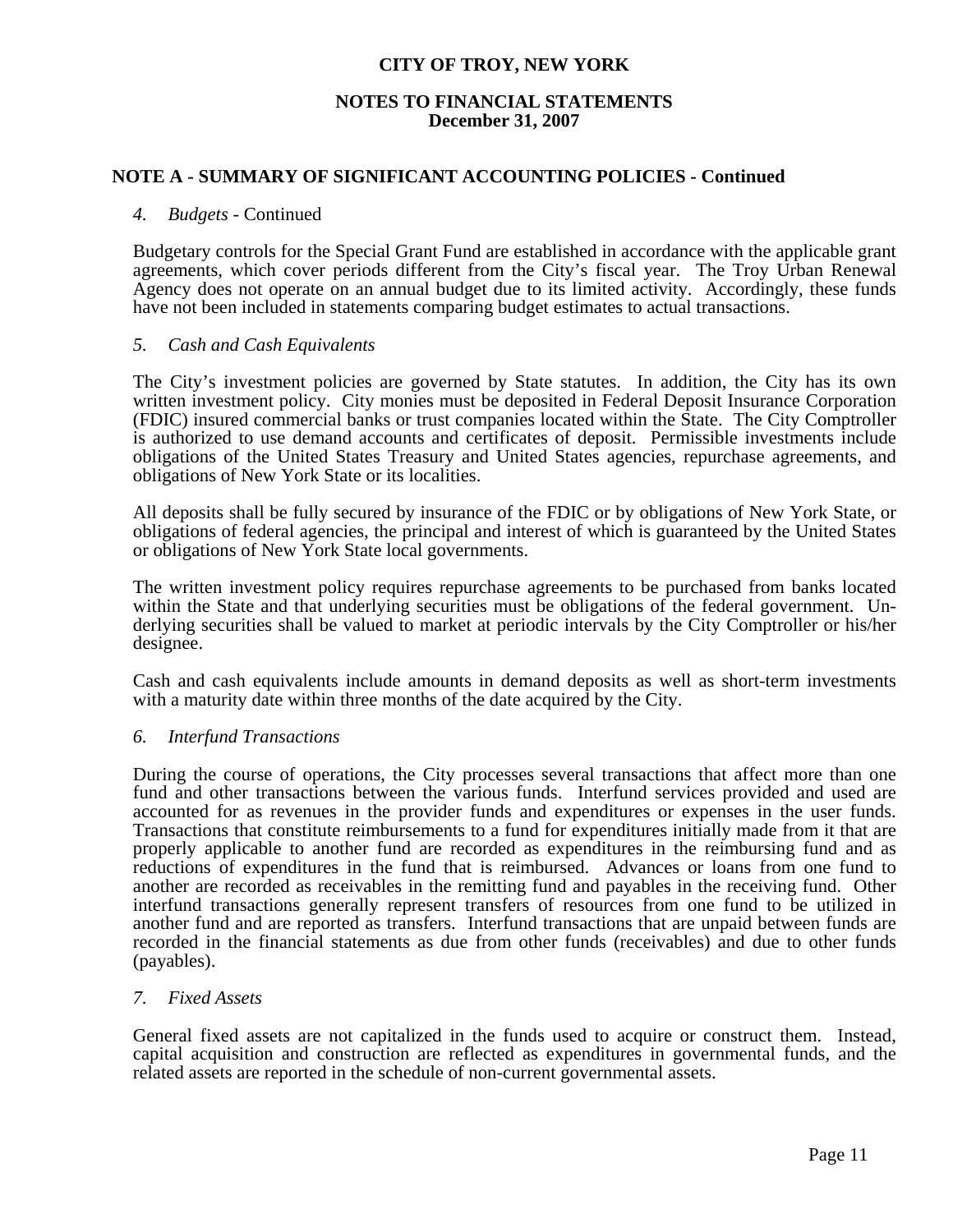### **NOTES TO FINANCIAL STATEMENTS December 31, 2007**

### **NOTE A - SUMMARY OF SIGNIFICANT ACCOUNTING POLICIES - Continued**

#### *7. Fixed Assets* - Continued

 Accounting principles under the statutory basis require that all purchased fixed assets be valued at cost where historical records are available and at an estimated historical cost where no historical records exist. Donated fixed assets are valued at their estimated fair market value on the date received.

 The costs of normal maintenance and repairs that do not add to the value of the asset or materially extend asset lives are not capitalized.

 Public domain (infrastructure) general fixed assets consisting of roads, bridges, curbs and gutter, streets and sidewalks, drainage systems, and lighting systems are not capitalized, as these assets are immovable and of value only to the City.

 Assets in non-current assets are not depreciated nor has interest on general fixed assets construction in progress been capitalized.

### *8. Compensated Absences*

 During 2007, accumulated vacation for General, Water, and Sewer Fund personnel totaled \$3,965,233 \$199,568, and \$35,101, respectively. The amounts of vested accumulated vacation leave and compensation time are recorded in the schedule of non-current governmental liabilities in other liabilities. No liability is recorded for nonvesting accumulated rights to receive sick and personal pay benefits.

#### *9. Post-Retirement Benefits*

 The City provides health insurance coverage and survivors' benefits for retired employees and their survivors. Substantially all of the City's employees may become eligible for these benefits if they reach normal retirement age while working for the City. Health care benefits and survivors' benefits are provided through a self-insurance program or insurance company contracts with premiums based on the benefits paid during the year. The City recognizes the cost of providing benefits by recording total costs as expenditures during the year paid. The retirees' premium contributions are reported as revenue received during the year.

 During the year, approximately \$3.2 million was paid on behalf of approximately 363 retirees and survivors and recorded as expenditures in the General Fund. During the year, \$423,519 was collected for premiums from these retirees and survivors and recorded as revenue of the General Fund.

 As of December 31, 2007, the City recognized an unfunded net liability for future health benefits totaling \$163,626,595, as an other liability in the schedule of non-current governmental liabilities.

### *10. Fund Equity*

 Reserves represent those portions of fund equity not available for appropriation or legally segregated for a future use. Designated fund balances represent tentative plans for future use of financial resources. There were no designated fund balances at December 31, 2007.

 Unrestricted fund balance represents fund equity of the City not restricted for any project or other purpose.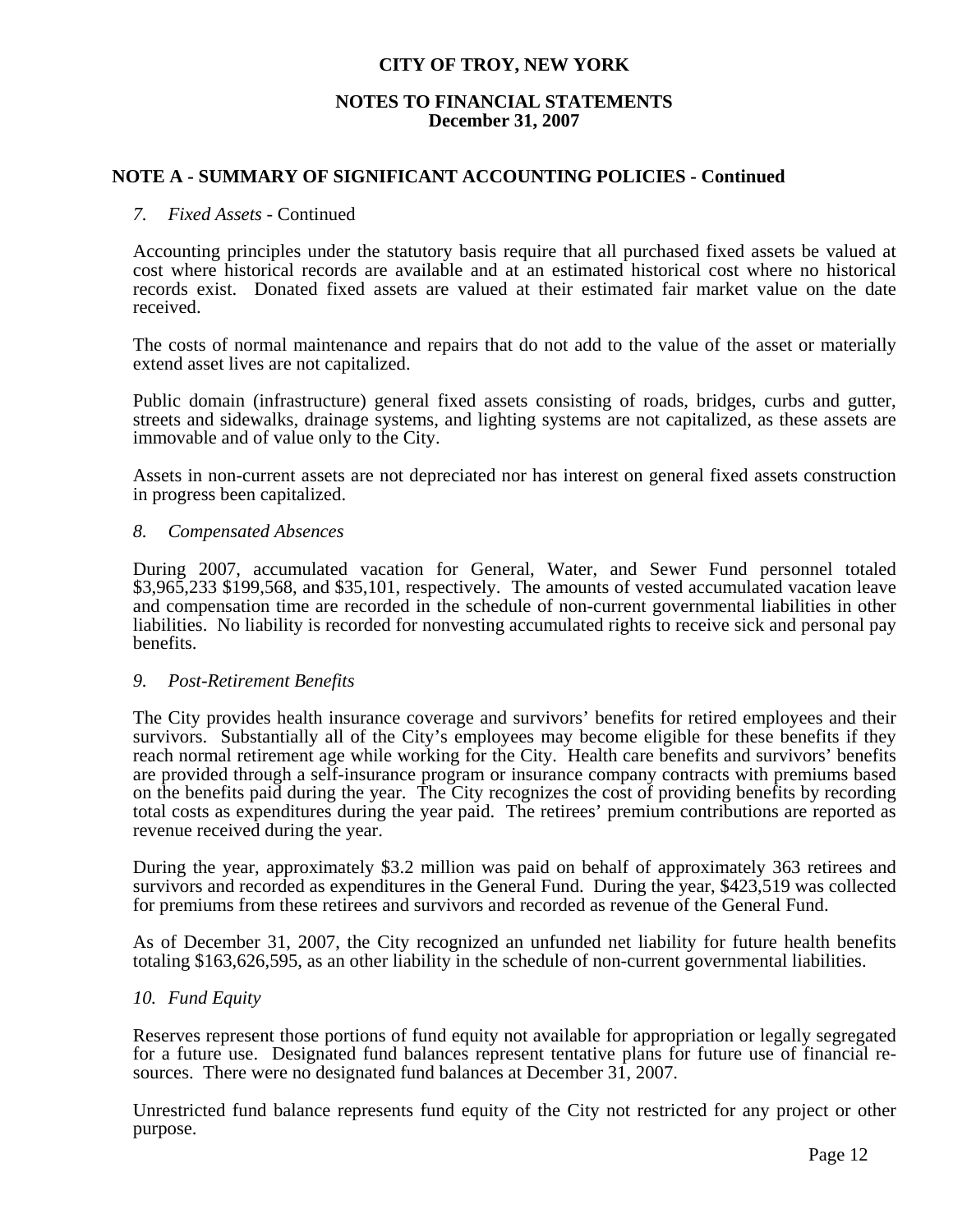### **NOTES TO FINANCIAL STATEMENTS December 31, 2007**

### **NOTE B - CASH AND CASH EQUIVALENTS**

 It is the City's policy for deposits to be secured by collateral valued at market or par, whichever is lower, less the amount of the FDIC insurance. The City's pooled and non-pooled deposits are categorized to give an indication of the level of risk assumed by the City at fiscal year-end. The categories are described as follows:

Category 1

 Insured or collateralized with securities held by the City or by its agent in the City's name. Category 2

 Collateralized with securities held by the pledging financial institution's trust department or agent in the City's name.

Category 3

Uncollateralized.

| <b>Bank</b>                             |                             | Category  |                |                | Carrying     |
|-----------------------------------------|-----------------------------|-----------|----------------|----------------|--------------|
| <b>Pooled Deposits</b>                  | Balance                     | ┸         | $\overline{2}$ | $\overline{3}$ | Amount       |
| Pooled cash and cash<br>equivalents     | 9,112,833<br>$\mathbb{S}^-$ | \$100,000 | \$9,707,500    | $\mathbb{S}$   | \$8,736,100  |
| <b>Non-Pooled Deposits</b>              |                             |           |                |                |              |
| Non-Pooled cash and cash<br>equivalents |                             |           |                |                |              |
| <b>General Fund</b>                     | 4,106,111                   | 478,805   | 3,978,932      |                | 4,106,111    |
| Special Revenue Funds                   | 2,295,439                   | 21,195    | 2,690,000      |                | 2,329,662    |
| <b>Capital Projects</b>                 | 1,982,411                   |           | 2,125,000      |                | 1,982,411    |
| <b>Trust and Agency</b>                 | 2,349,770                   | 200,000   | 2,627,500      |                | 2,134,719    |
| Debt Service                            | 60,867                      |           | 75,000         |                | 60,867       |
| Petty Cash                              |                             |           |                |                | 4,908        |
|                                         | \$19,907,431                | \$800,000 | \$21,203,932   | \$             | \$19,354,778 |

 As a provision of certain financing arrangements, certain Capital Projects Fund cash is restricted for related construction purposes. Reserved fund balance includes the excess of assets over certain liabilities reserved according to donor restrictions, reserved for debt service on bonded debt, and reserved for capital projects.

 Cash with fiscal agent represents amounts held by the fiscal agent for payment of principal and interest on outstanding obligations held by the MAC in the General and Debt Service Funds. Cash with fiscal agent represents Capital Projects BAN proceeds and EFC Clear Water Bond proceeds for use on a certain project.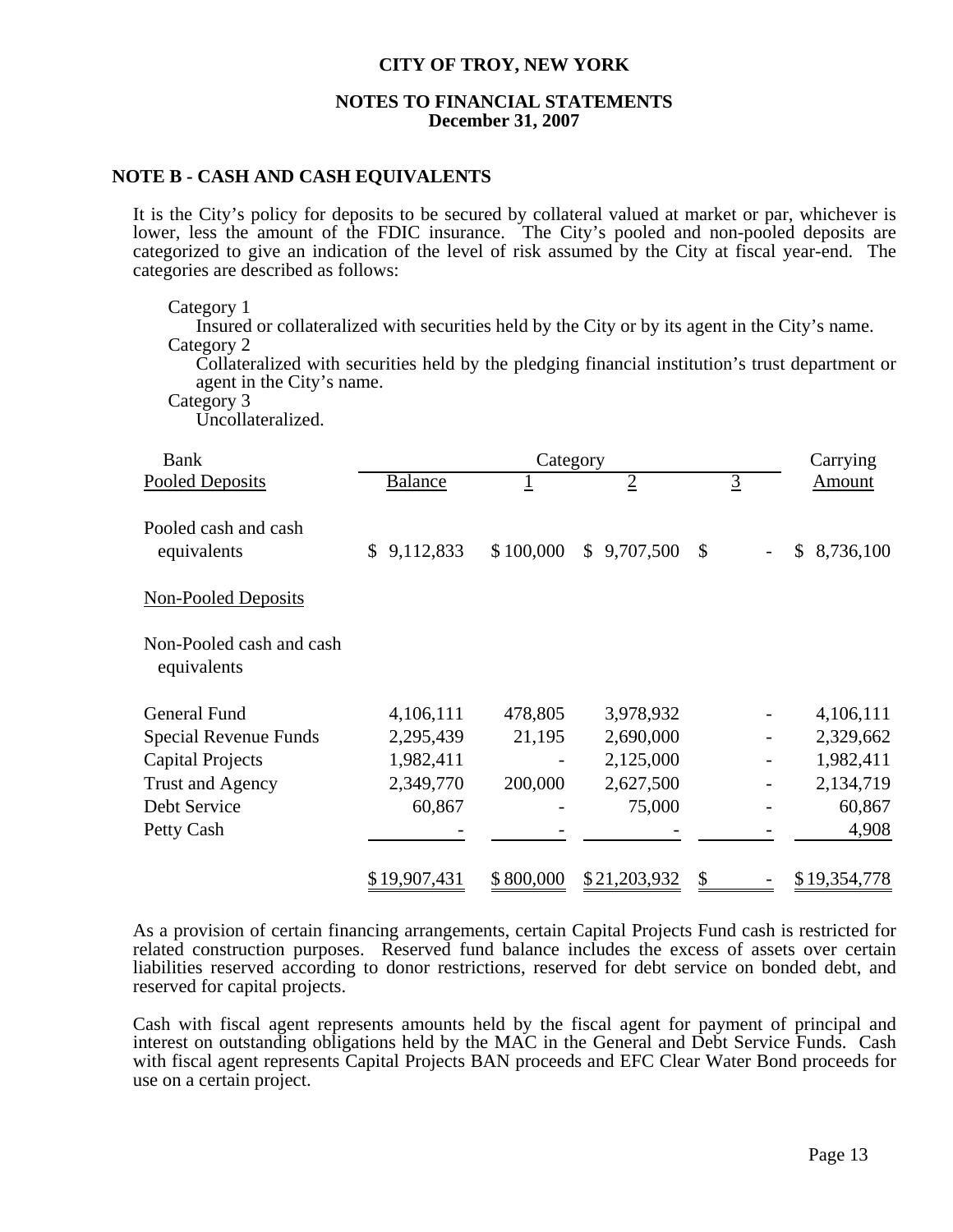### **NOTES TO FINANCIAL STATEMENTS December 31, 2007**

### **NOTE C - PROPERTY TAXES**

 The City's property taxes are levied annually on January 1. The annual City tax levy consists of taxes levied for City purposes based on City budget requirements, County taxes levied within the City for County budget requirements, and relevied unpaid water rents and sewer rents and recycling container charges. Taxes are due and payable in bi-annual installments on January 1 and July 1. Taxes become delinquent on February 1 and August 1. On November 1, unpaid City and County taxes are enforced through tax liens. Effective January 1, 1995, the City adopted a foreclosure process in accordance with Article 11 of the Real Property Tax Law, as amended by Chapter 602 of the Laws of 1993 and Chapter 532 of the Laws of 1994, whereby unpaid property taxes are allowed to be processed through In-Rem and formal foreclosure proceedings.

 The City has established an allowance for doubtful accounts based on collection history and a review of accounts by management. Allowance for doubtful accounts was \$385,000 at December 31, 2007.

 In addition to the City tax levy, the City is responsible for collecting the School Districts' taxes levied on property within the City that has been certified as being uncollectible by School District authorities.

 The School Districts are paid annually by the City for their portion of school taxes which are more than two years old. The General Fund annually reimburses the Water and Sewer Special Revenue Funds in full for uncollected rents. The City only reimburses the County for taxes collected. In the event the City sells any property it has acquired as a result of the nonpayment of taxes in accordance with the Charter of the City, the City will share with the County all losses and gains proportionately to the liens outstanding.

 As described above, City taxes receivable consist in part of direct City tax revenues and in part of taxes levied for the purposes of other local governments over which the City exercises no fiscal control. Since the City must ultimately "buy" the other governments' and funds' interest in taxes receivable, a sufficient amount is included in deferred tax revenue to assure the cash position needed to pay the other governments and funds. This deferred tax revenue does not include uncollected County taxes.

 Taxes are calculated using assessments prepared by the City Assessor as adjusted by the New York State Board of Equalization and Assessment for the purpose of comparability. The taxable assessed value of real property included in the levy of 2007 is approximately \$252.8 million. The effective tax rate on this value is approximately \$72.80 per thousand. The statutory maximum tax rate is 2% of the five-year average of the equalized assessment. The 2007 levy represents approximately 60% of the maximum statutory levy.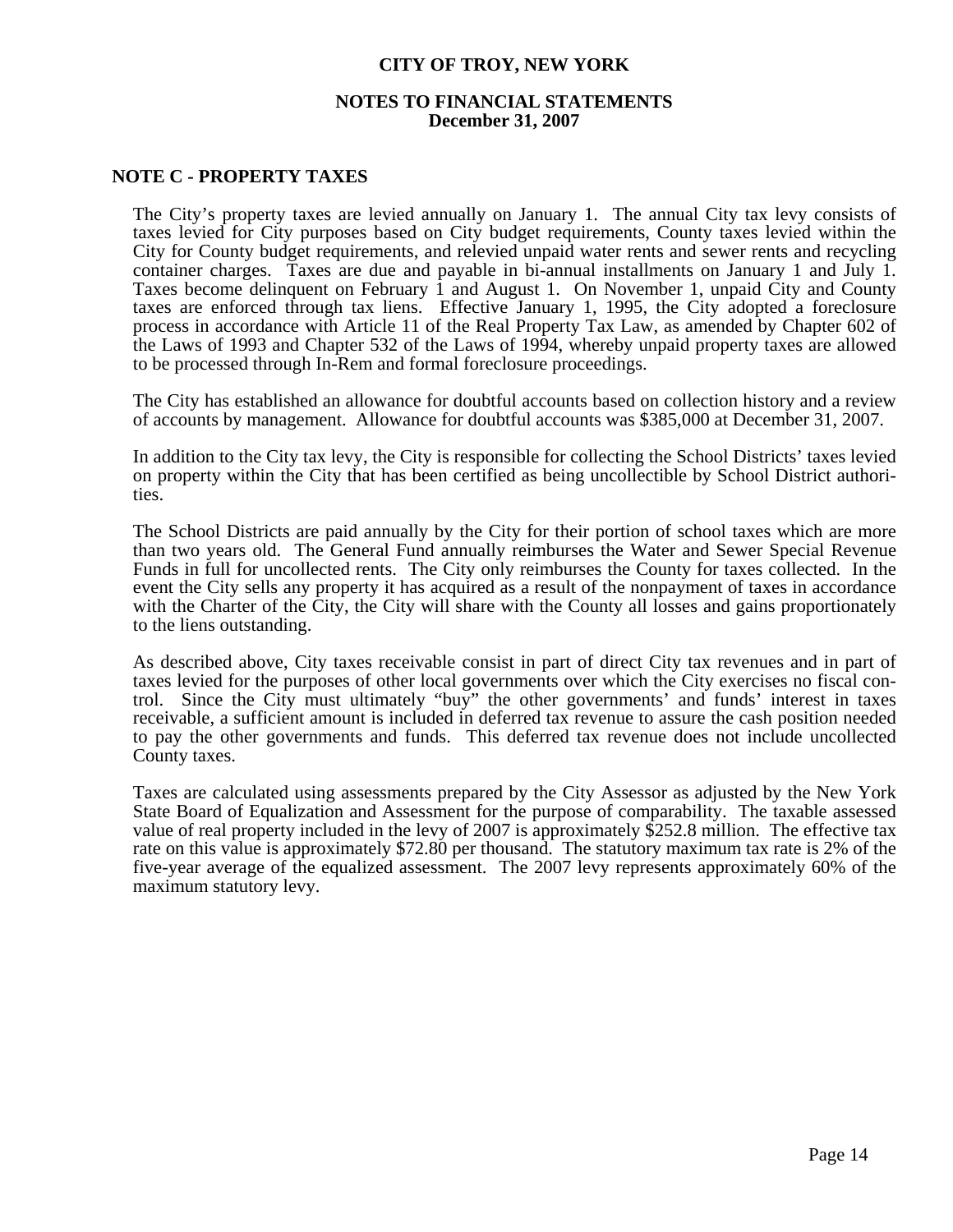### **NOTES TO FINANCIAL STATEMENTS December 31, 2007**

### **NOTE D - INTERFUND RECEIVABLES AND PAYABLES**

The following is a summary of interfund receivables and payables at December 31, 2007:

|                  | Due From           | Due To             |
|------------------|--------------------|--------------------|
| Fund             | <b>Other Funds</b> | <b>Other Funds</b> |
| General          | \$1,741,998        | 551,577<br>S       |
| Special revenue  | 1,165,827          | 1,193,377          |
| Capital projects | 16,660             | 234,185            |
| Debt service     | 69,185             |                    |
| Agency           | 31,802             | 1,046,333          |
| Totals           | \$3,025,472        | \$3,025,472        |

### **NOTE E - FIXED ASSETS**

The following schedule identifies changes in the City's fixed assets for the year ended December 31, 2007:

|                         | <b>Balance</b><br>January 1,<br>2007 | <b>Additions</b> | Retirements/<br>Reclassifi-<br>cations | <b>Balance</b><br>December 31,<br>2007 |
|-------------------------|--------------------------------------|------------------|----------------------------------------|----------------------------------------|
| <b>Category</b>         |                                      |                  |                                        |                                        |
| <b>Fixed assets</b>     |                                      |                  |                                        |                                        |
| Land                    | 1,311,983                            | \$               | \$<br>$\qquad \qquad -$                | 1,311,983<br>\$                        |
| <b>Buildings</b>        | 48,108,056                           | 3,529,288        | 2,060,000                              | 49,577,344                             |
| Machinery and equipment | 10,298,623                           | 1,184,388        |                                        | 11,483,011                             |
| Infrastructure          |                                      | 148,705,588      |                                        | 148,705,588                            |
|                         | \$59,718,662                         | \$153,419,264    | 2,060,000                              | \$211,077,926                          |

The City has assessed the value of their infrastructure and has elected to record it even though it is not required under the accounting principles prescribed by the OSC.

### **NOTE F - LOANS RECEIVABLE**

 The City has made loans to various companies and individuals under the United States Department of Housing and Urban Development programs. The total of commercial and residential rehabilitation loans receivable is \$402,460 at December 31, 2007. At year-end, the City believes that all of the rehabilitation loans are fully collectible.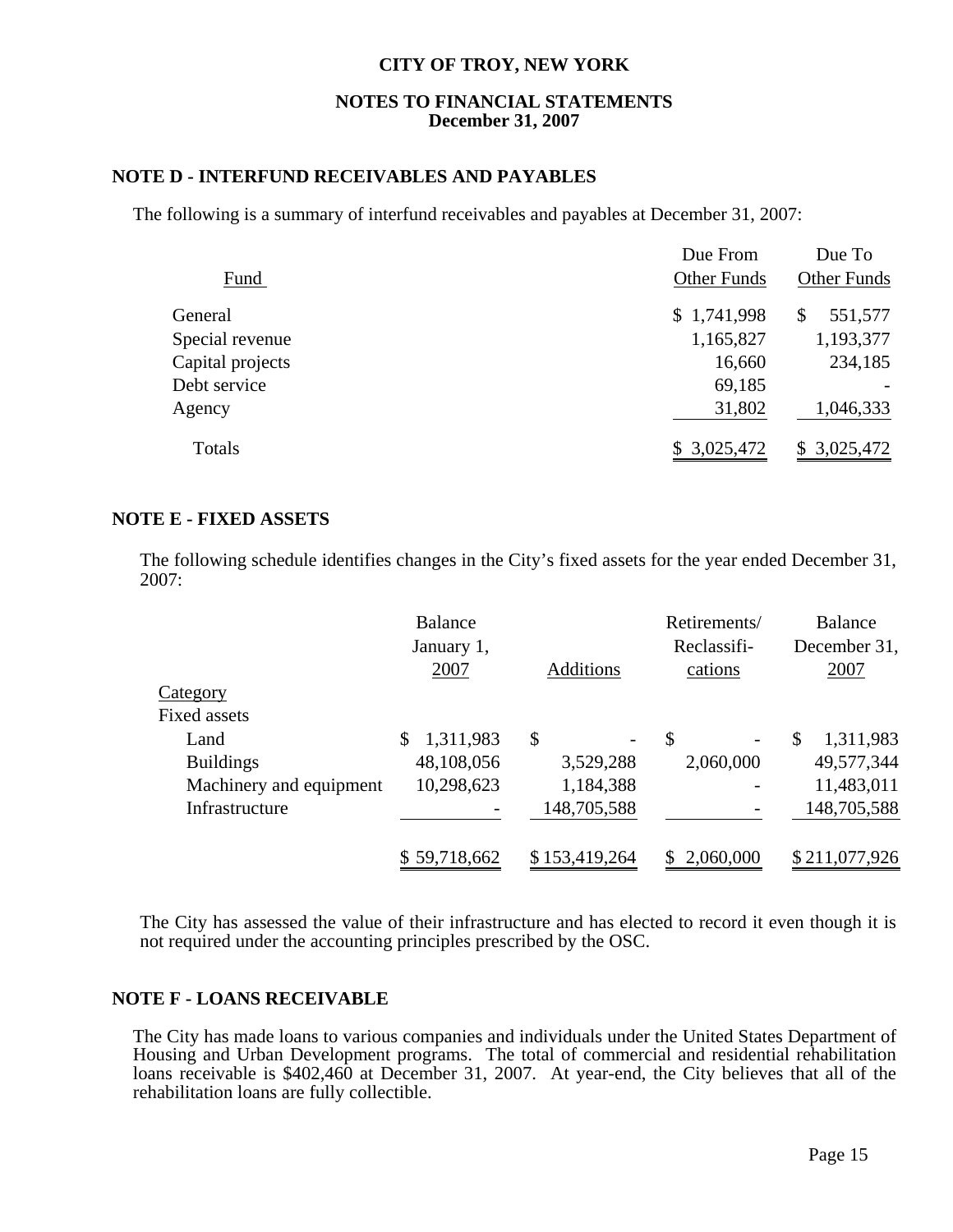### **NOTES TO FINANCIAL STATEMENTS December 31, 2007**

### **NOTE G - INDEBTEDNESS**

### *1. Bonds Payable*

A summary of the City's bonds payable as reported in non-current liabilities is as follows:

|                                        | Original    | Original       | Interest | Final    | December 31,  |
|----------------------------------------|-------------|----------------|----------|----------|---------------|
|                                        | Date Issued | <b>Balance</b> | Rate %   | Maturity | 2007          |
| Water Fund                             |             |                |          |          |               |
| <b>General Obligation</b>              | 09/99       | 855,297        | 0.000    | 12/19    | \$<br>545,000 |
| <b>General Obligation</b>              | 12/01       | 3,390,000      | 3.250    | 12/22    | 2,739,899     |
| <b>General Obligation</b>              | 07/07       | 3,136,108      | 4.633    | 09/36    | 3,136,108     |
|                                        |             |                |          |          | 6,421,007     |
| Sewer Fund                             |             |                |          |          |               |
| General Obligation                     | 09/04       | 1,625,890      | 2.380    | 04/34    | 1,494,500     |
| Total general obligation bonds payable |             |                |          |          | \$7,915,507   |

Water and sewer debt issuances are essential to continued operations of those activities. Consequently, the City recognizes interest on the related debt as a direct operating expense of the water and sewer activities.

### *2. Repayment Agreements*

The repayment agreements between the City and the MAC represent the 1996 capital appreciation bonds refinancing of the 1992 Lease Revenue Bonds in the original amount of \$55,589,262, the 1997 refinancing of the 1990 Installment Purchase Debt (Certificate of Participation) in the original amount of \$3,425,000, the 1999 issuance for the closing of the City's landfill in the original amount of \$5,364,156 (Series 1999A), and the 1999 issuance to provide funds to repay the City's bond anticipation notes to meet the debt service fund requirement and to pay certain costs of issuance in the original amount of \$5,205,000 (Series 1999B).

 The outstanding balances of the repayment agreements described above were \$53,959,919, \$1,415,000, \$3,465,000, and \$3,200,000 at December 31, 2007, respectively.

### *3. State Clean Water Program*

The City has entered into loan agreements with the New York State Environmental Facilities Corporation (EFC) to finance the cost of improvements to the City's sewer system which were necessary to eliminate the discharge of untreated sewage into the Hudson River. The general obligation serial bonds shown above under the Sewer Fund represent the unpaid balance of these bonds at December 31, 2007.

### *4. State Drinking Water Program*

The City has also entered into loan agreements with EFC to help finance recent improvements to the City's water system. The general obligation serial bonds shown above under Water Fund represent the unpaid balance of these bonds at December 31, 2007.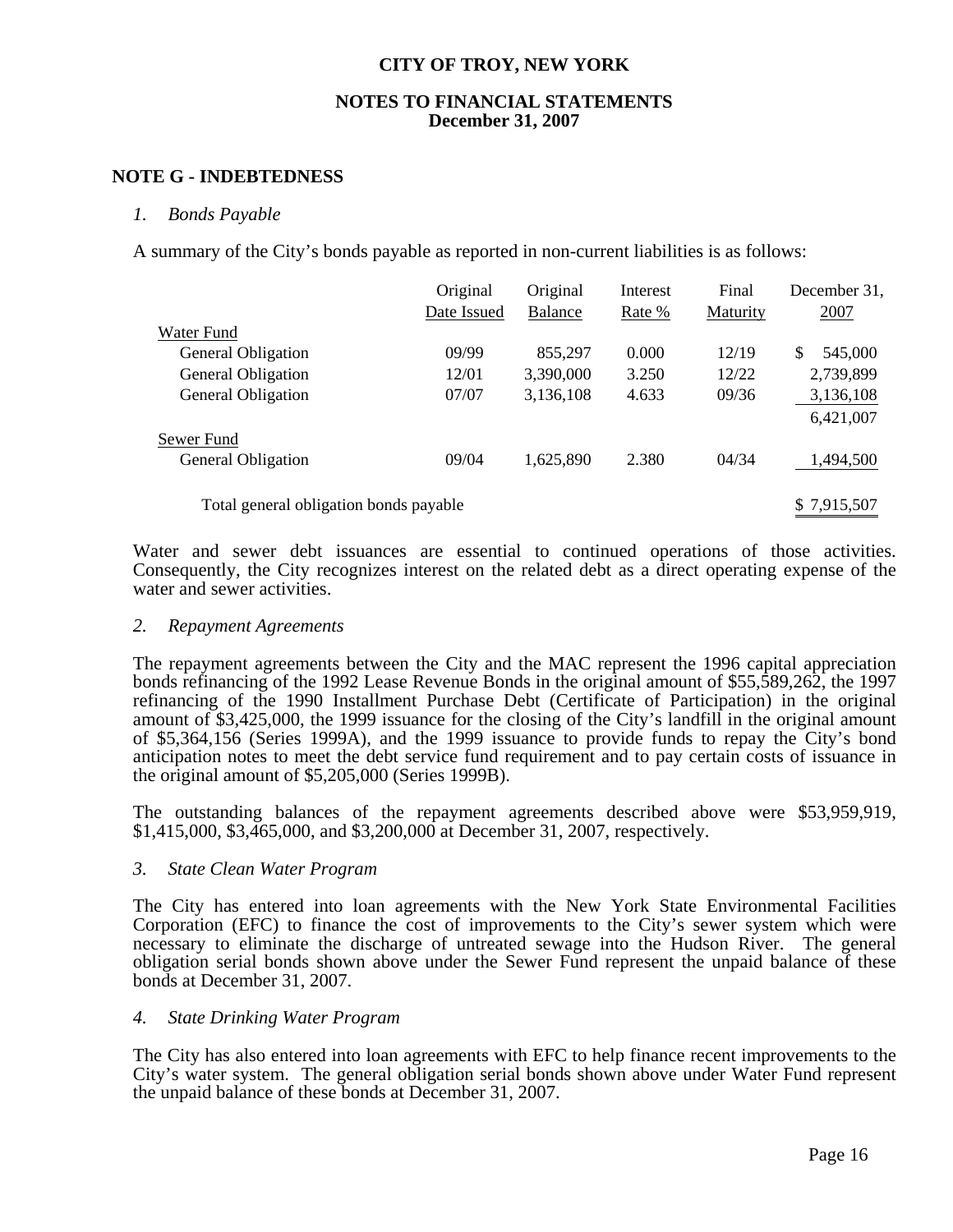### **NOTES TO FINANCIAL STATEMENTS December 31, 2007**

### **NOTE G - INDEBTEDNESS - Continued**

#### *5. Maturity Information*

The annual debt service requirements to maturity, including principal and interest, for long-term debt as of December 31, 2007, are as follows:

| <b>Year Ending</b><br>December 31, | <b>Bonds</b><br>Payable | Repayment<br>Agreements (a) | Total           |
|------------------------------------|-------------------------|-----------------------------|-----------------|
| 2008                               | \$<br>302,130           | 4,855,000<br>\$             | \$<br>5,157,130 |
| 2009                               | 314,082                 | 4,950,000                   | 5,264,082       |
| 2010                               | 324,001                 | 4,945,000                   | 5,269,001       |
| 2011                               | 330,236                 | 5,165,000                   | 5,495,236       |
| 2012                               | 336,664                 | 5,245,000                   | 5,581,664       |
| 2013 through 2017                  | 1,822,246               | 27,270,000                  | 29,092,246      |
| 2018 through 2022                  | 1,937,238               | 28,755,000                  | 30,692,238      |
| 2023 through 2027                  | 866,060                 |                             | 866,060         |
| 2028 through 2032                  | 972,780                 |                             | 972,780         |
| 2023 through 2036                  | 710,070                 |                             | 710,070         |
| Liability as of December 31, 2007  | 7,915,507               | \$81,185,000                | \$89,100,507    |

(a) Repayment agreements include accretion on Capital Appreciation Bonds of \$19,145,081.

Of the total outstanding principal indebtedness of the City in the sum of \$57,039,803, \$3,675,000 was subject to the statutory debt limit and represented 4.05% of the City's \$90,704,670 statutory debt limit.

### *6. Non-Current Governmental Liabilities*

The following is a summary of the City's non-current governmental liabilities:

|                                      | Balance    |               |                  | Debt           |              | <b>Balance</b> |  |
|--------------------------------------|------------|---------------|------------------|----------------|--------------|----------------|--|
|                                      | January 1, |               | Retirements/     |                | December 31, |                |  |
|                                      |            | 2007          | Additions        | Adjustments    |              | 2007           |  |
| Bonds payable                        | \$.        | 4,995,871     | 3,136,108<br>\$. | \$.<br>216,472 | S            | 7,915,507      |  |
| Landfill closure                     |            | 630,000       |                  | 30,000         |              | 600,000        |  |
| Judgments and claims payable         |            | 208,000       |                  | 16,000         |              | 192,000        |  |
| Retirement debt (b)                  |            | 1,743,403     |                  | 451,922        |              | 1,291,481      |  |
| Retirement debt (c)                  |            | 3,811,371     |                  | 357,511        |              | 3,453,860      |  |
| Due to County $(a)$                  |            | 132,000       |                  | 16,500         |              | 115,500        |  |
| Repayment agreements (d)             |            | 64,843,300    | 761,188          | 3,564,569      |              | 62,039,919     |  |
| Post-employment health insurance (e) |            | 79,417,349    | 84,209,246       |                |              | 163,626,595    |  |
| Compensated absences                 |            | 4,155,632     | 44,270           |                |              | 4,199,902      |  |
| Total non-current governmental       |            |               |                  |                |              |                |  |
| liabilities                          |            | \$159,936,926 | \$88,150,812     | \$4,652,974    |              | \$243,434,764  |  |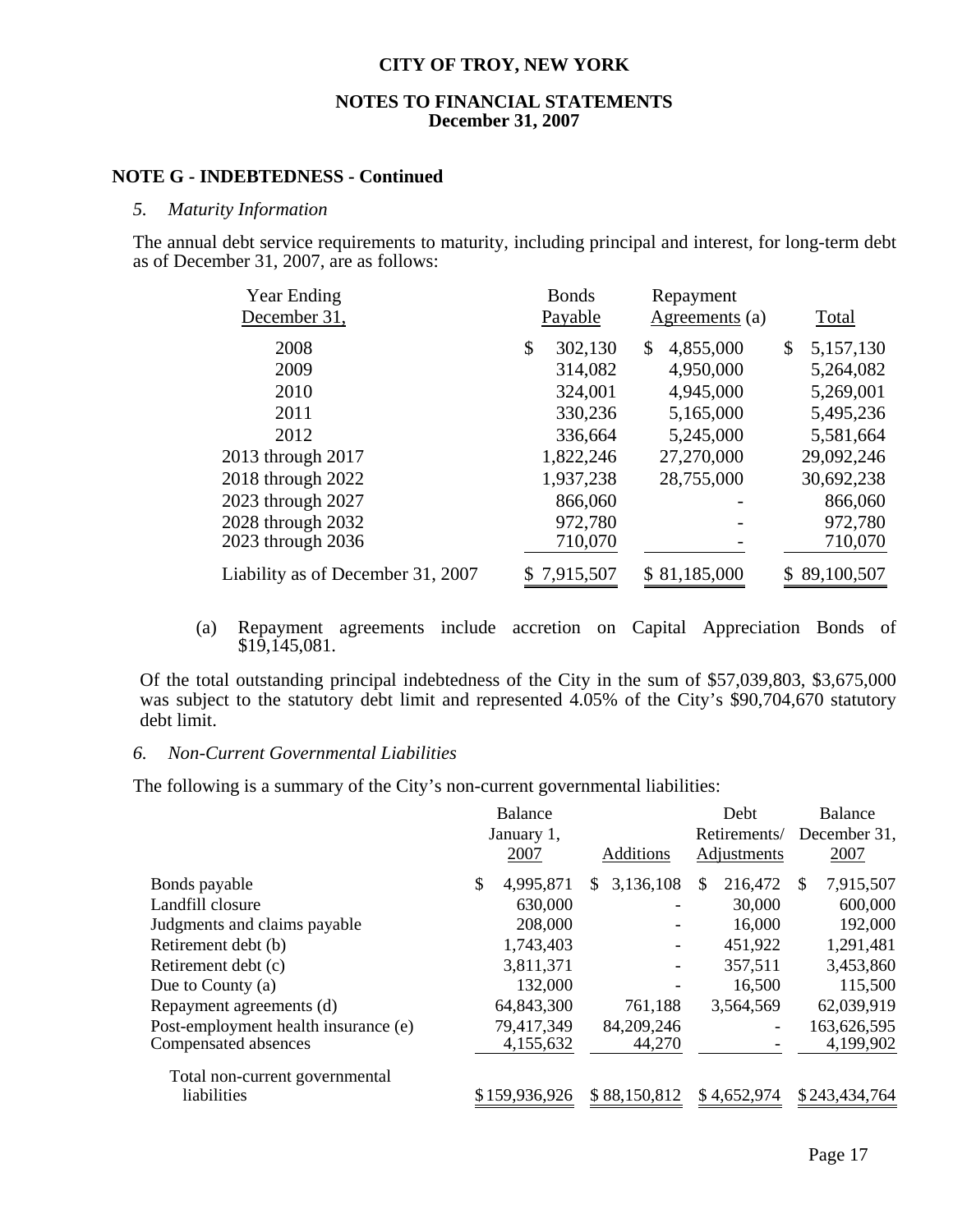### **NOTES TO FINANCIAL STATEMENTS December 31, 2007**

### **NOTE G - INDEBTEDNESS - Continued**

#### *6. Non-Current Governmental Liabilities -* Continued

- (a) \$16,500 adjustment was reclassified as a current liability in General Fund and was paid in the first quarter of 2007.
- (b) Represents debt for the 2002 incentive and §443 plans for police and fire. See Note H.
- (c) Represents debt for the 2004 amortization covering the period April 1, 2004 to December 31, 2004; 2005 amortization covering the period April 1, 2005 to December 31, 2005; 2006 amortization covering the period April 1, 2006 to December 31, 2006; 2007 amortization covering the period April 1, 2007 to December 31, 2007. See Note H.
- (d) Repayment agreements include accreted interest of \$761,188 added during 2007 and \$16,090,623 to date.
- (e) Post-employment health insurance liability at December 31, 2007, have been adjusted to actuarial computations as prescribed under GASB No. 45.

### **NOTE H - NEW YORK STATE RETIREMENT SYSTEMS**

*1. Plan Description*

 The City participates in the New York State and Local Employees' Retirement System (ERS), the New York State and Local Police and Fire Retirement System (PFRS) and the Public Employees' Group Life Insurance Plan (Systems). These are cost-sharing multiple-employer retirement systems. The Systems provide retirement benefits as well as death and disability benefits. Obligations of employers and employees to contribute and benefits to employees are governed by the New York State Retirement and Social Security Law (NYSRSSL). As set forth in the NYSRSSL, the Comptroller of the State of New York (Comptroller) serves as sole trustee and administrative head of the Systems. The Comptroller shall adopt and may amend rules and regulations for the administration and transaction of the business of the Systems and for the custody and control of their funds. The Systems issue a publicly available financial report that includes financial statements and required supplementary information. That report may be obtained by writing to the New York State and Local Retirement Systems, 110 State Street, Albany, New York 12244.

#### *2. Funding Policy*

The Systems are noncontributory except for employees who joined the New York State and Local Employees' Retirement System after July 27, 1976, who contribute 3% of their salary for the first ten years of membership. Under the authority of the NYSRSSL, the Comptroller annually certifies the rates expressed as proportions of payroll members, which shall be used in computing the contributions required to be made by employers to the pension accumulation fund. Since 1989, the System's billings have been based on Chapter 62 of the Laws of 1989 of the State of New York. This legislation requires participating employers to make payments on a current basis. Recent legislation allowed employers to delay payment of the annual billings from December 15 to the following February 1.

|      | <b>ERS</b>                | <b>PFRS</b>         |
|------|---------------------------|---------------------|
| 2007 | $$1,455,255$ $$3,317,580$ |                     |
| 2006 |                           | 1,428,491 2,342,771 |
| 2005 | 1,287,795                 | 2,089,543           |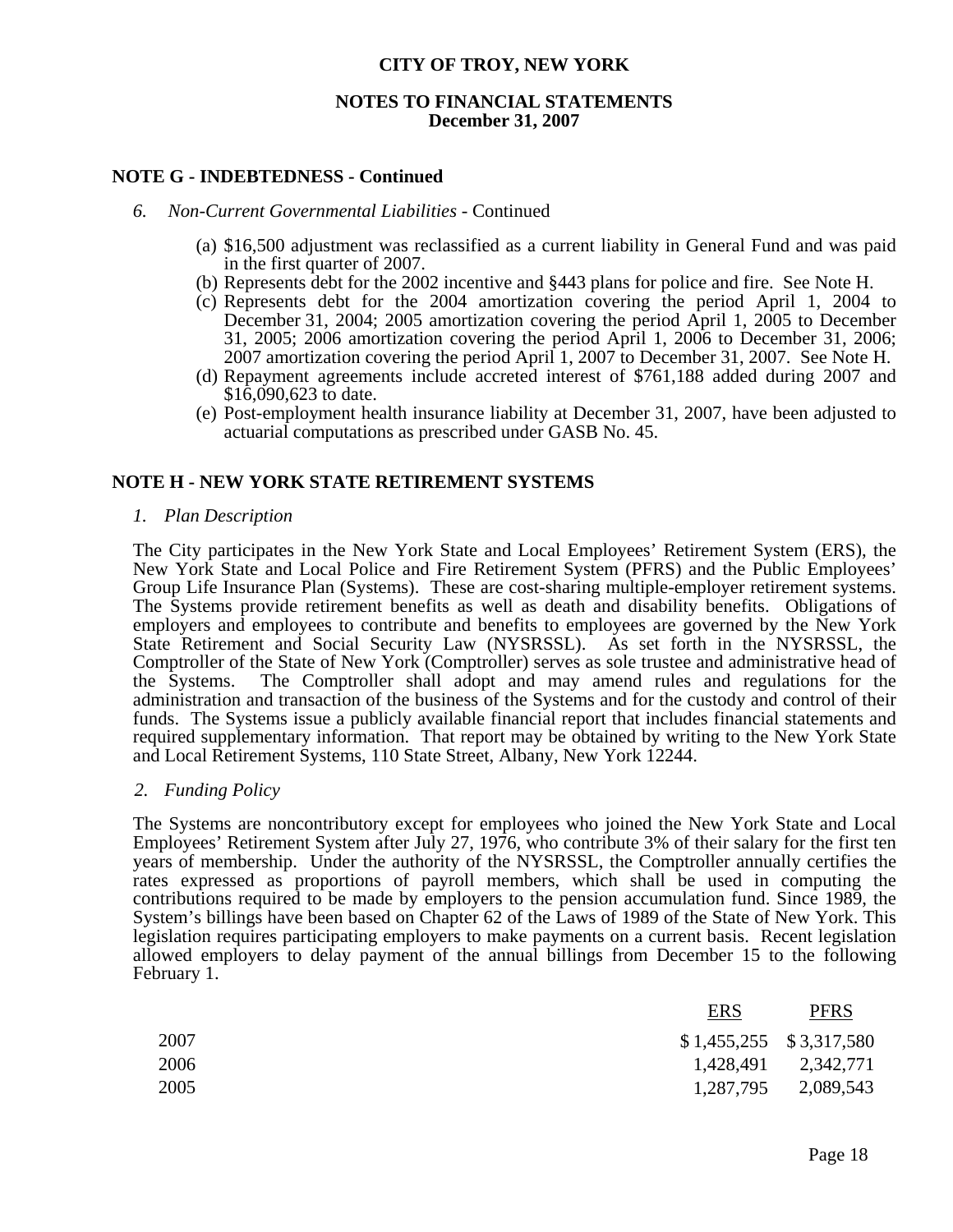### **NOTES TO FINANCIAL STATEMENTS December 31, 2007**

### **NOTE H - NEW YORK STATE RETIREMENT SYSTEMS - Continued**

### *2. Funding Policy* - Continued

 Contributions made to the Systems were equal to 100% of the contributions required for each year plus payments for retirement system debt described below.

 Beginning in 1992, the State Legislature authorized local governments to make available retirement incentive programs.

 In 2002, the City opted into the retirement incentive program with a total cost of \$868,763 applicable to the governmental funds. The City opted to pay for this program over a five-year term and will be charged 8% interest per annum after the first year. The first installment of this plan was paid in fiscal year 2003 in the amount of \$201,470 and included payment of principal only. The maturity schedule for this debt is as follows:

 The City also opted into the §443 plans for both police and fire personnel covered under the New York State Local Police and Fire Retirement System. The total past service costs for fire and police were \$1,652,837 and \$1,172,901, respectively, for a total of \$2,825,738. The City opted to pay for this program over a ten-year term with interest starting the second year at 8% per annum. The maturity schedule for this debt is as follows:

|                    | <b>Fire</b> |         | Police        | Total         |  |
|--------------------|-------------|---------|---------------|---------------|--|
| February $1, 2008$ |             | 167,642 | 118,964<br>\$ | 286,606<br>\$ |  |
| 2009               |             | 181,058 | 128,481       | 309,539       |  |
| 2010               |             | 195,537 | 138,759       | 334,296       |  |
| 2011               |             | 211,180 | 149,860       | 361,040       |  |
| Total              |             | 755,417 | 536,064       | \$1,291,481   |  |

 Chapter 49 Laws of 2003 allowed employers to amortize a certain amount of its unpaid principal balance of the December 15, 2004, retirement bill over a ten (10) year period at an interest rate to be determined by the Retirement System. The City opted to amortize the allowable amounts of \$527,873 for the Employees and \$1,513,819 for the Police and Fire Retirement Systems. The portion of these amortized liabilities covering the nine-month period April 1, 2007 to December 31, 2007, \$395,569 and \$1,134,402, respectively, are included in the financial statements as noncurrent governmental liabilities.

### **NOTE I - CITY AND STATE ACTIONS**

 During 1994, State legislation (1994 Act) was adopted which allowed the City to sell notes or bonds for the purpose of liquidating cumulative and projected deficits in the City's General Fund under certain conditions contained in the 1994 Act. The 1994 Act also created a Supervisory Board to review and make recommendations on certain financial practices of the City. The five-member Board is headed by the State Comptroller.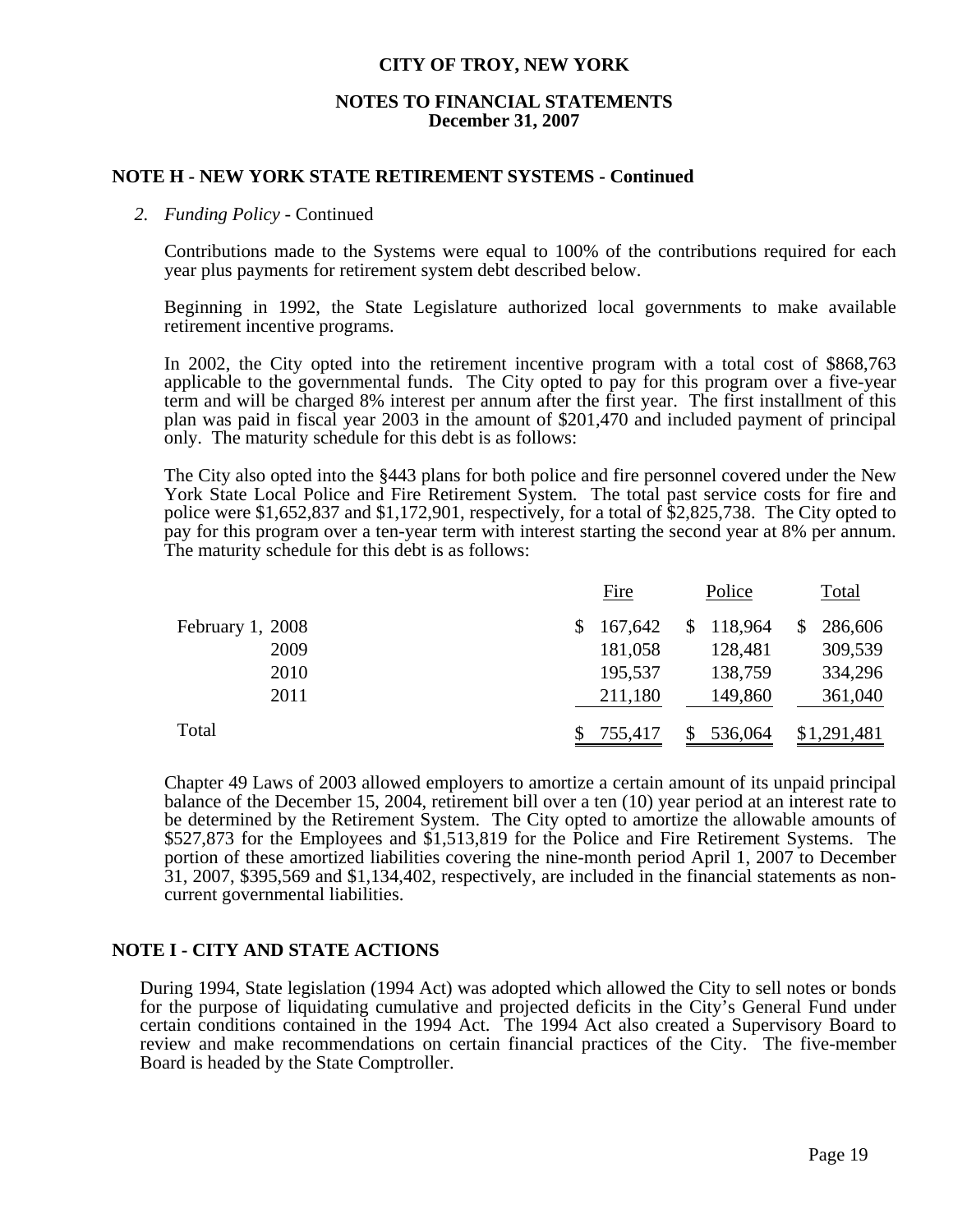### **NOTES TO FINANCIAL STATEMENTS December 31, 2007**

### **NOTE I - CITY AND STATE ACTIONS - Continued**

 The State Legislature amended the 1994 Act (the 1994 Act, as amended during 1995, is referred to as the "Original Financial Control Act") to provide the Supervisory Board with control over the City's financial situation.

 During July 1996, the State Legislature adopted Chapters 444 and 445 of the Laws of 1996, which further amended the Original Financial Control Act. The principal purposes of Chapters 444 and 445 were to allow the City to restructure its annual debt services requirements, to reinforce existing controls over the City's authority to contract indebtedness or enter into other long-term financing arrangements, and to strengthen the credit of the MAC. The Original Financial Control Act, as amended by Chapters 444 and 445 of the Laws of 1996, is hereinafter referred to as the "Financial Control Act."

During 1995, the State Legislature created the MAC.

- 1. The MAC is a corporate governmental agency and instrumentality of the state constituting a public benefit corporation. The MAC Board is made up of five members, three appointed by the Governor, one by the Senate Majority Leader, and one by the Speaker of the State Assembly.
- 2. The MAC was established for the purpose of providing financing assistance and fiscal monitoring for the City. The Financial Control Act authorized the MAC to provide financing assistance to the City if the Mayor certified to the MAC that funds are required by the City to enable it (1) to pay for any item which is permitted by law to be included in the City's capital budget for the fiscal year for which such certification is made, including payments to reimburse the General Fund for monies advanced and expended for any such item, (2) to pay operating expenses, (3) to liquidate all or a portion of the City's deficits for the years 1993 through 1995, both inclusive, or to pay, at maturity, or on the redemption date, the principal of and interest on obligations of the City issued for such purposes, (4) to acquire, or cause to be acquired, all or a portion of the real or personal property leased by the City pursuant to one or more lease agreements between the City and the LDC, including the financing of the payment of any judgments or comprised or settled claims against the City relating to such real or personal property, (5) to pay at maturity, or on the redemption date, the principal and interest of obligations of the City previously issued to finance any item in the current or any prior fiscal year, and (6) to pay for the costs of the closure of the City's landfill. The Financial Control Act authorized the MAC to issue bonds and notes in an aggregate principal amount of up to \$71 million for the purposes set forth in items  $(1)$ ,  $(3)$ ,  $(4)$ ,  $(5)$ , and  $(6)$  just mentioned.
- 3. The refinancing obligations will be general obligations of the MAC payable from the sources described below. Amounts will be subject to a lien including the following:
	- a. Amounts to be derived from the sales tax, after those amounts have been appropriated by the state from the Municipal Assistance Tax Fund where they are first deposited, and transferred to the MAC or a trustee;
	- b. Amounts to be derived from state aid, after those amounts have been appropriated by the state from the Municipal Assistance State Aid Fund (State Aid Fund) where they are first deposited, and transferred to the MAC or a trustee;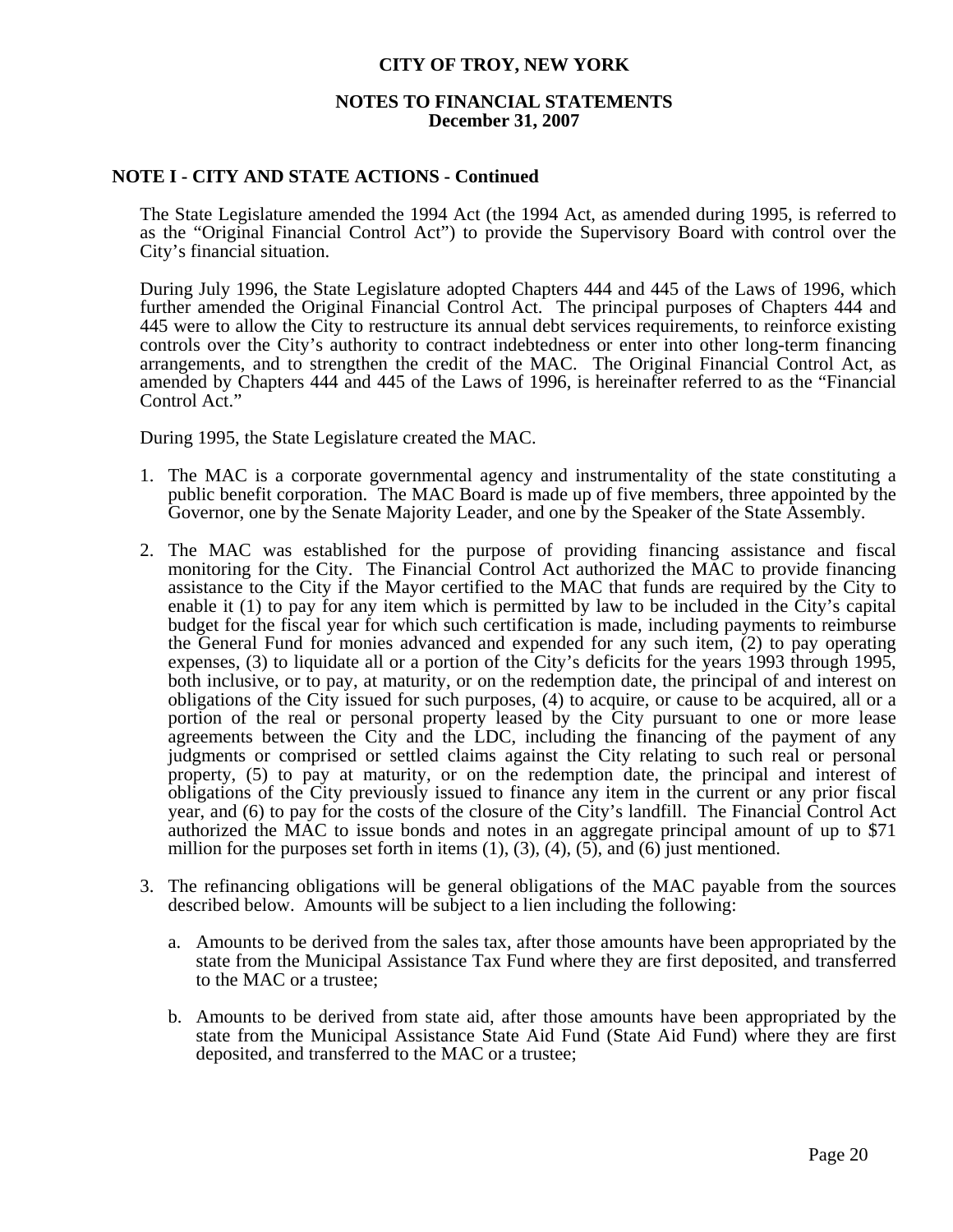### **NOTES TO FINANCIAL STATEMENTS December 31, 2007**

### **NOTE I - CITY AND STATE ACTIONS - Continued**

- c. Amounts to be derived from payments made by the State for the purpose of providing a minimum debt coverage ratio of 1.5 to 1, after those amounts have been appropriated by the State from the State Aid Fund where they are first deposited, and transferred to the MAC or a trustee; and,
- d. Any monies or securities held in the funds established under a general resolution (other than (i) the operating fund and (ii) the rebate fund).

 The amounts described in a., b., and c. above are required to be paid to the MAC from two special funds established under the State Finance Law and held in the custody of the Comptroller, the Municipal Assistance Tax Fund, and the State Aid Fund. The Act requires the Comptroller to make payments from those special funds to the MAC, in accordance with a schedule to be delivered by the MAC annually, as required under the Act and the General Resolution. That schedule, which may be revised from time to time, sets forth the MAC's cash requirements, including debt service payments and amounts required to meet the 1.5:1 debt-service-coverage requirement.

### **NOTE J - LANDFILL**

 During November 1993, directives were issued by the state and federal governments ordering the City to discontinue receiving solid waste at their landfill facility. In addition to the stop order, the City was ordered to close the facility and initiate a program to both maintain and monitor the closed site for the following 30 years. The City utilized the services of the MAC to obtain the financing necessary to close the landfill (project) and fund the costs associated with the monitoring requirements. The project was completed during March 1999, and long-term financing has been disclosed under Note G.2., repayment agreements.

 As a means of recognizing the potential cost to the City for the monitoring of the landfill, the City has recorded a non-current governmental liability based on annual projections prepared by its consulting engineers. The amount currently projected is \$30,000 per year for the next twenty-one years, for a total of \$600,000.

### **NOTE K - COMMITMENTS AND CONTINGENCIES**

 *1. Sales and Use Tax* 

 On February 28, 2005, the City and County renewed their current agreement that was in effect for the period December 1, 1999 through November 30, 2004, whereby the City agreed to:

- a. Extend the term of the agreement from December 1, 2004 through November 30, 2009;
- b. Receive 18.07% of the local share of the 3% County-wide sales and use tax;
- c. Receive 24.37% of the local share of the additional 1% County-wide sales and use tax effective September 1, 1994, and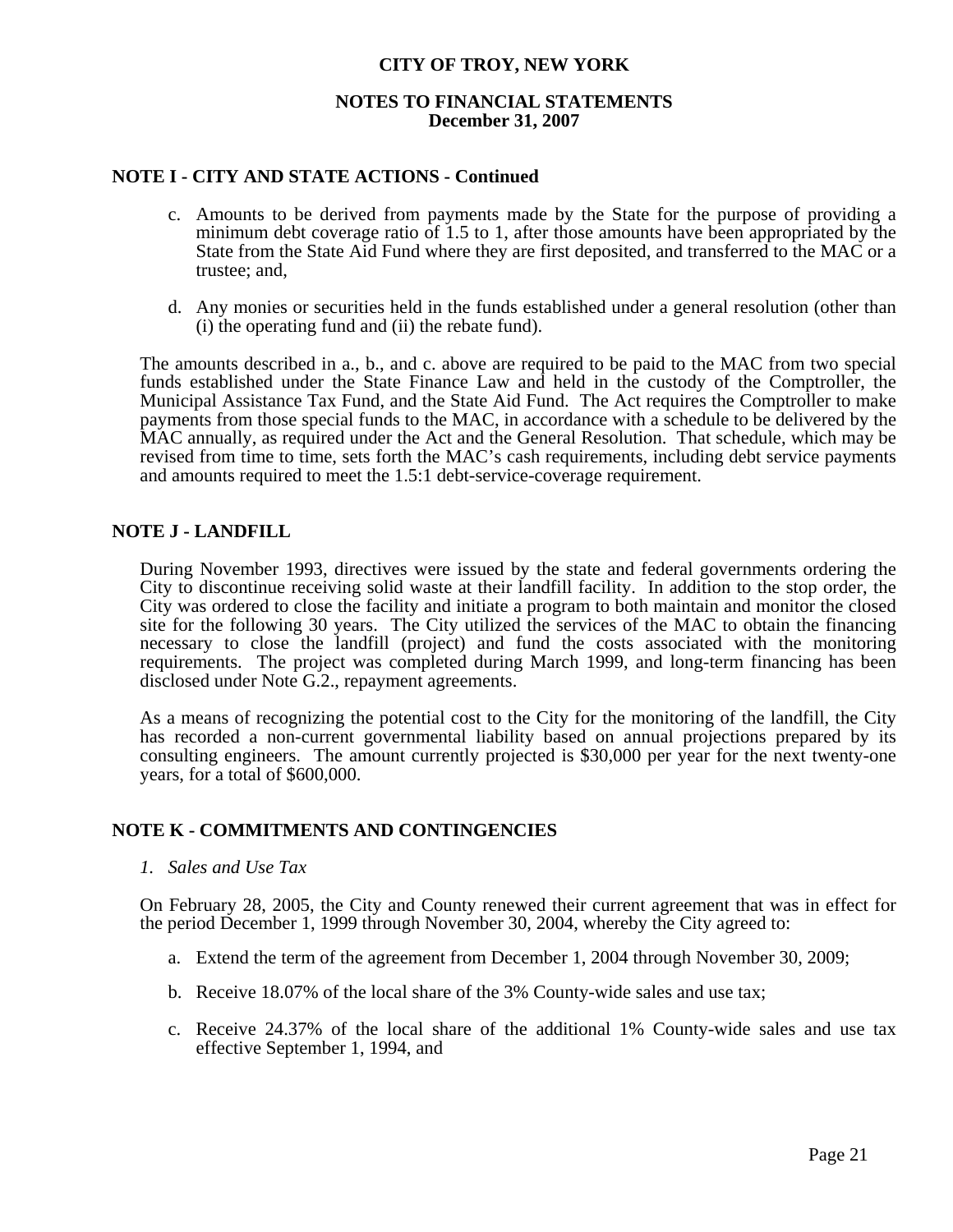### **NOTES TO FINANCIAL STATEMENTS December 31, 2007**

### **NOTE K - COMMITMENTS AND CONTINGENCIES - Continued**

- *1. Sales and Use Tax* Continued
	- d. Repay \$165,000 of the \$330,000 balance remaining with respect to the \$440,000 obligation due to the County by the City pursuant to the sales tax agreement between the parties dated November 23, 1982. The payment of \$165,000 was deducted by the County from the March 15, 2005, sales and use tax distribution due to the City. The remaining balance of \$165,000, after the March 15, 2005 payment, shall be paid by the City to the County without interest over a period of ten (10) years at \$16,500 per year.

#### *2. Due to Other Governments*

Due to other governments includes:

- a. The City acts as a tax collection agent for delinquent school taxes for the two School Districts as well as tax and sewer rents for the County. A liability of \$1,714,668 and \$3,253,713, respectively, represents the amount owed to these entities at December 31, 2007.
- b. The amount of uncollected 1985-2007 County taxes totaling \$1,911,585, and the amount of uncollected sewer rent at December 31, 2007, totaling \$634,039, will be paid only after they have been collected.
- *3. Self-Insurance*

 The City has established self-insurance programs for workers' compensation, unemployment, health benefits, and personal injury. The purpose of establishing various self-insurance programs was to minimize the total insurance costs to the City. Management budgets the expenditures in the related funds to the extent they can be projected.

 The City uses an outside administrator to process and pay claims made under the health insurance and workers' compensation programs. The health administrator receives \$26.50 per contract per month of claims and a \$25.14 pooling (stop loss) charge per contract per month for health and \$4.00 per contract per month for dental. The City also pays a fee of \$2,492 per month for medical consulting services and \$3,667 per month for workers' compensation consulting services. The health insurance program covers all eligible City employees and their covered dependents up to \$125,000 per year per covered individual.

 As of December 31, 2007, the City has recognized a liability of approximately \$263,300 in the General, Water, and Sewer Funds, representing claims incurred prior to December 31, 2007, but disbursed by the administrator during 2007.

 Management retained an outside consultant in fiscal year 2007 to conduct actuarial computations under Governmental Account Standard No. 45. These valuations involve estimates of the value of reported amounts and assumptions about the probability of events into the future. The net unfunded actuarial accrued liability for retiree health benefits for 2008 is \$163,626,595. As this number normally remains constant for 2-3 years, the City has approximated its 2007 liability to reflect the same amount (\$163,626,595). Although management has been unable to approximate the future unfunded liabilities as of December 31, 2007, related to unemployment and future personal injuries, management is in the process of developing a reasonable and accurate basis for approximating these liabilities.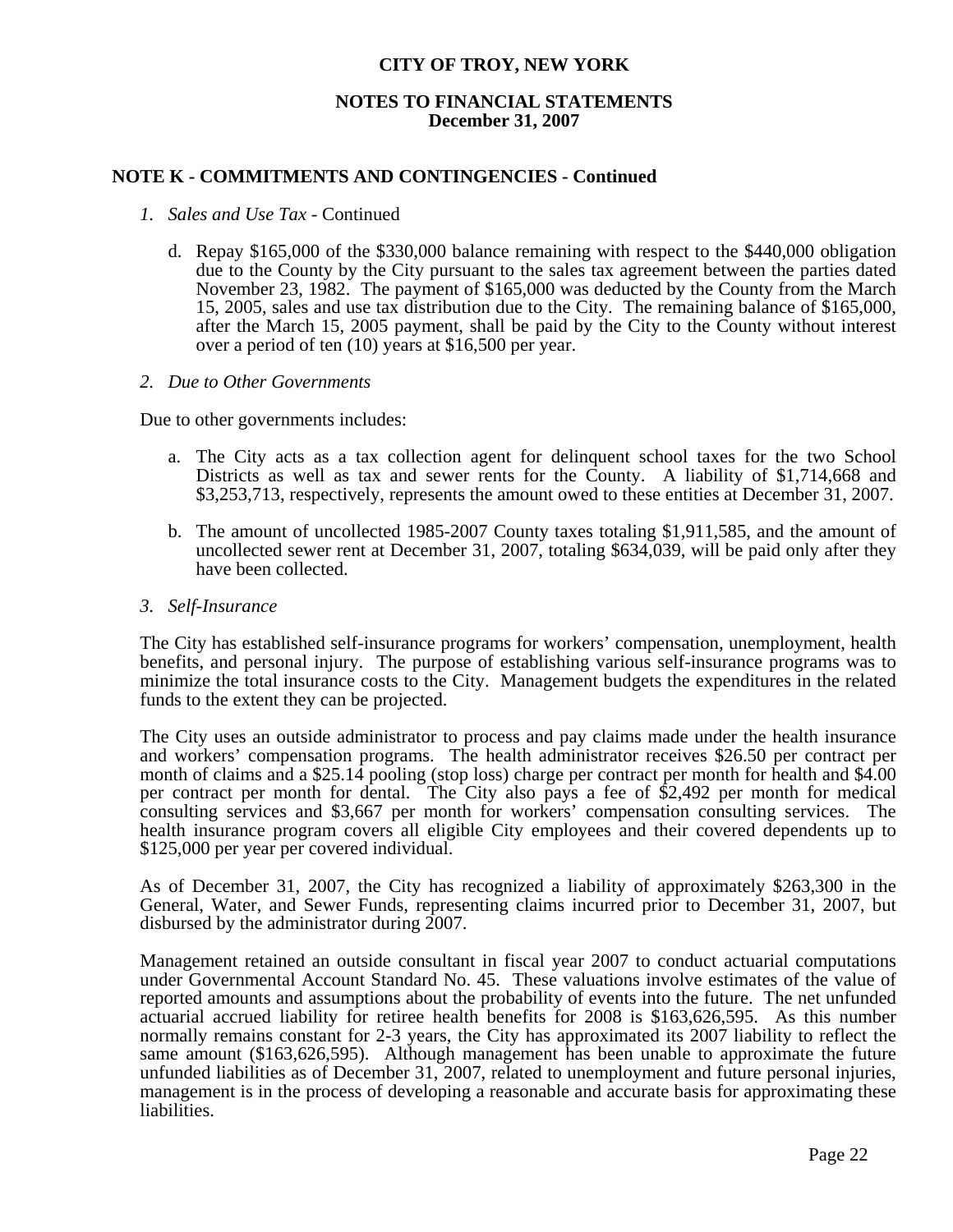### **NOTES TO FINANCIAL STATEMENTS December 31, 2007**

### **NOTE K - COMMITMENTS AND CONTINGENCIES - Continued**

#### *4. Lawsuits*

 The City is a defendant in a number of lawsuits. The City has recognized an accrued non-current liability for judgments and claims of \$192,000 to allow for future claims on certain pending matters.

### *5. Grant Programs*

 The City participates in a number of grant programs. These programs are subject to financial and compliance audits by the grantors or their representatives. The City believes, based upon its review of current activity and prior experience, the amount of disallowances resulting from these audits, if any, will not be significant to the City's financial position or results of operations.

### *6. Housing Trust Fund Corporation*

 The City has several program agreements with the State of New York Housing Trust Fund Corporation (HTFC). Under these program agreements, HTFC funds are awarded to the City on a conditional basis. The City and its subrecipients must satisfy certain conditions prior to HTFC granting a forgiveness of these conditional awards. Until HTFC grants this forgiveness, a contingent liability exists. The City believes that the conditions set forth in the program agreement will be satisfied, resulting in no significant adverse effects on the City's financial position or results of operations.

### *7. Federal Loan Guarantee Program*

 The City has obtained funds from the United States Department of Housing and Urban Development (HUD) under a federally-sponsored loan guarantee program. The City has loaned these funds for the purpose of community development activities and expects to receive repayment in the future. The City is responsible for repayment to HUD and has pledged future community development block grants to secure repayment.

### **NOTE L - ACCOUNTING STANDARDS ISSUED BUT NOT YET IMPLEMENTED**

 During June 1999, GASB issued Statement 34, *Basic Financial Statements - and Management's Discussion and Analysis - for State and Local Governments* (GASB No. 34). GASB No. 34 established new financial reporting requirements for state and local governments throughout the United States. If implemented, GASB No. 34 creates new information and restructures much of the information that governments have presented in the past. These new requirements were developed to make annual reports more comprehensive and easier to understand and use. GASB No. 34 was effective for the City as of January 1, 2003, but is not required by the New York State Office of the State Comptroller.

 During June 2001, GASB issued Statement 38, *Certain Financial Statement Note Disclosures* (GASB No. 38). GASB No. 38 established and modified disclosure requirements related to the summary of significant accounting policies, actions taken to address violations of significant finance-related legal and contractual provisions, debt and lease obligations, short-term debt, desegregations of receivable and payable balances, and interfund balances and transfers. GASB No. 38 applies to all state and local governments. GASB No. 38 was effective for the City as of January 1, 2003, but is not required by the New York State Office of the State Comptroller.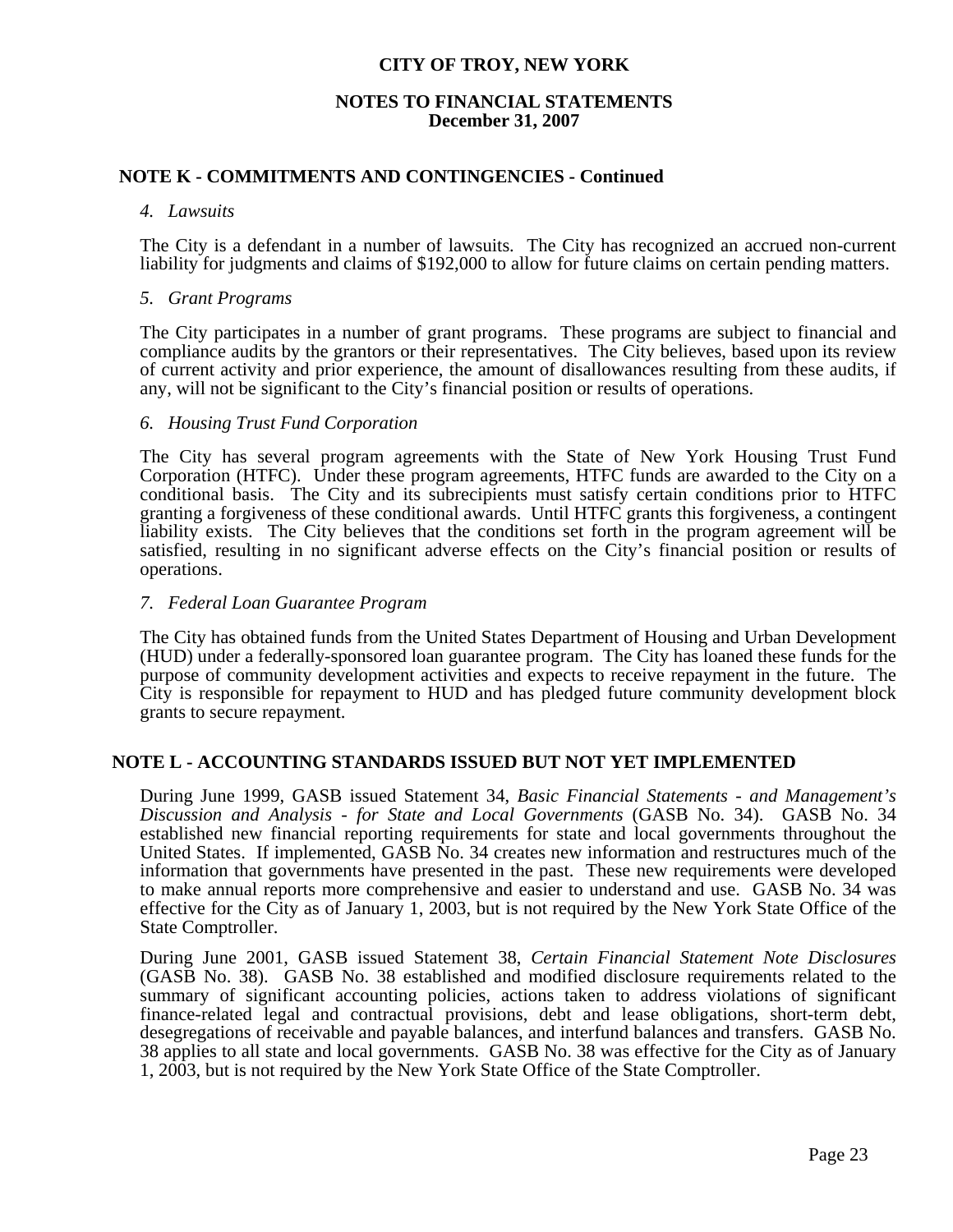### **NOTES TO FINANCIAL STATEMENTS December 31, 2007**

### **NOTE L - ACCOUNTING STANDARDS ISSUED BUT NOT YET IMPLEMENTED - Continued**

During June 2004, GASB issued Statement No. 45, *Accounting and Financial Reporting by Employers for Postemployment Benefits Other Than Pensions* (GASB No. 45)*.* GASB No. 45 establishes new standards for the measurement, recognition, and display of other post employment benefits (OPEB) expenses/expenditures and related liabilities, note disclosures, and applicable supplementary information in the financial reports of state and local government employers throughout the United States. GASB No. 45 requires that an actuary determine the total liability. GASB No. 45 also contains transition guidance regarding recognition of past service costs. The City is required to fully implement GASB No. 45 in its fiscal year beginning January 1, 2008, but is not required by New York State Office of the State Comptroller.

 The City began to recognize its OPEB liability using actuarial estimates of the liabilities for future projected health insurance benefits for retirees as of December 31, 2007. The disclosures used are not in accordance with the disclosure guidelines of GASB Statement No. 45. The adjustment that will be required cannot be reasonably estimated for the year ended December 31, 2007.

 GASB Statement No. 49, *Accounting for Pollution Remediation Obligations,* established standards for accounting and financial reporting for pollution remediation obligations, which are obligations to address the current of potential detrimental effects of existing pollution by participating in pollution remediation activities, such as site assessments and cleanups. This Statement is effective for the City as of January 1, 2008.

 GASB Statement No. 50, *Pension Disclosures,* an amendment of GASB Statement No. 25 and No. 27, more closely aligns the financial reporting requirements for pensions with those for other postemployment benefits (OPEB) and enhances information disclosed in the notes to the financial statements or presented as required supplementary information by employers that provide pension benefits. This Statement amends GASB Statements No. 25, *Financial Reporting for Defined Benefit Pension Plans and Note Disclosures for Defined Contribution Plans,* and No. 27, *Accounting for Pension by State and Local Governmental Employers,* to conform with requirements of Statements No. 43, *Financial Reporting for Postemployment Benefit Plans Other Than Pension Plans* and No. 45, *Accounting and Financial Reporting by Employers for Postemployment Benefits Other than Pension.* This statement is effective for the City as of January 1, 2008.

GASB Statement No 51, *Accounting and Financial Reporting for Intangible Assets* (GASB No. 51), establishes accounting and financial reporting requirements for intangible assets in an effort to reduce inconsistencies in accounting and financial reporting of intangible assets. GASB No. 51 is effective for the City as of January 1, 2010.

 Management is not able to estimate the extent of the potential impact of these Statements on the City's financial statements.

### **NOTE M - SUBSEQUENT EVENTS**

On March 6, 2008, the City Council authorized appropriations from the Capital Reserve fund balance to establish and fund a \$500,000 capital account for the purpose of street paving, to fund the General Fund \$987,000 for the purpose of purchasing various police, fire, streets, city services, and facilities departments vehicles and equipment, and to fund the Water Fund \$215,000 for the purpose of purchasing DPU vehicles and equipment.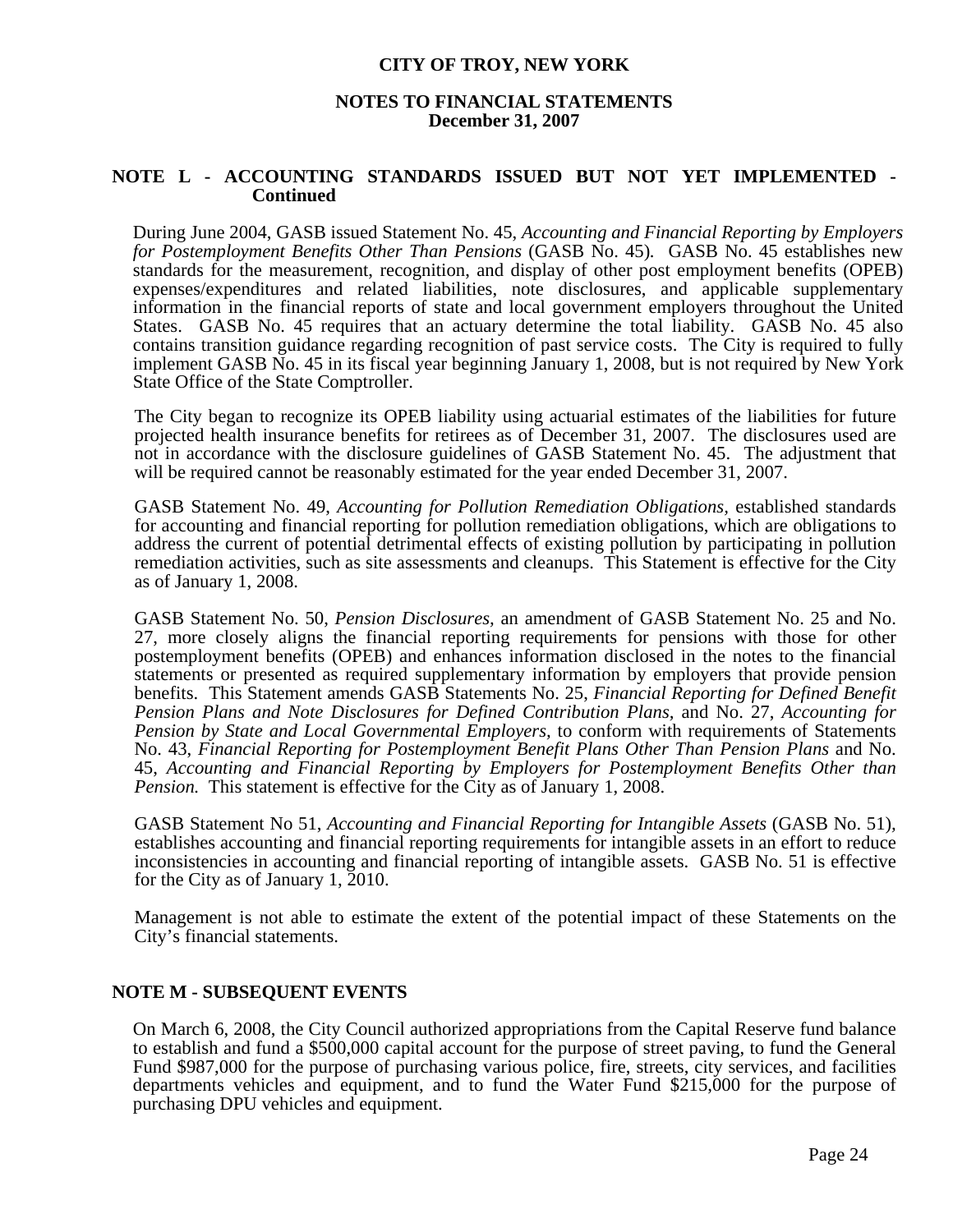### **NOTES TO FINANCIAL STATEMENTS December 31, 2007**

### **NOTE M - SUBSEQUENT EVENTS - Continued**

On March 6, 2008, the City Council approved amending the Special Revenue budget to accept monies from the Department of Environmental Conservation (DEC), the Environmental Protection fund (EPF), and the Restore NY (2006) program for the purpose of design, engineering, and consulting services for the Scolite Hudson River Estuary project. The total appropriations include \$225,000 from DEC, \$400,000 from EPF, and \$2,076,953 from the Restore NY grant fund.

On March 6, 2008, the City Council ratified a memorandum of agreement by and between the City of Troy and the Troy Police Benevolent and Protective Association covering the period of time from January 1, 2005 through December 31, 2010, which modified the January 1, 2004 through December 31, 2004, Collective Bargaining Agreement.

On May 1, 2008, the City Council authorized the amendment of the Police Department's General Fund Budget to accept and appropriate a Truancy Grant from the New York State Division of Criminal Justice Services in the amount of \$116,622.

On May 13, 2008, the City Council at a special meeting authorized and approved the filing of the City of Troy's application for funds pursuant to the Housing and Community Development Act of 1974, the McKinney Act Emergency Shelter Grant Program, and the Home Investment Program, in the total amount of \$2,846,494.

On August 7, 2008, the City Council passed an ordinance authorizing the "Settlement of Pending Litigation, to wit: The City of Troy v. The City of Rensselaer, Index No.: 220900. RI No.: 41-0362- 2008." The approval of this settlement notices the City of Rensselaer to pay the City of Troy for certain water charges and accrued interest and penalties for outstanding charges from 1998 through 2006. The agreed-upon sum of \$1,700,700 includes the outstanding principal amount due through 2006, of \$1,450,700, and accrued interest and penalties of \$250,000. The settlement demands the immediate payment of \$400,000 to the City of Troy, and the balance of \$1,300,700 on or before October 25, 2008.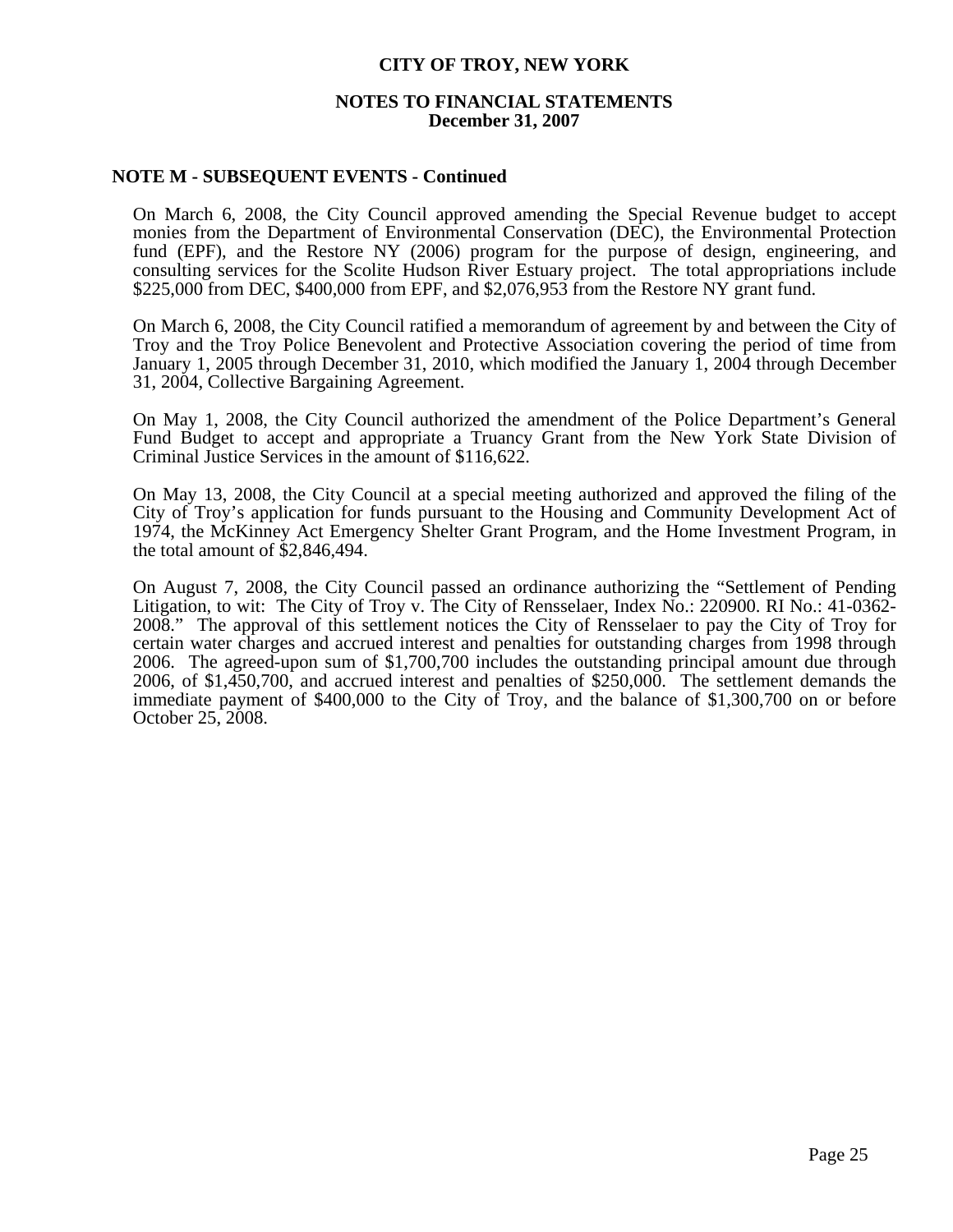#### BOLLAM, SHEEDY, TORANI & CO. LLP Certified Public Accountants Albany, New York

### **REPORT OF INDEPENDENT CERTIFIED PUBLIC ACCOUNTANTS ON SUPPLEMENTAL INFORMATION**

Mayor and Members of the City Council City of Troy, New York

Our audit was conducted for the purpose of forming an opinion on the financial statements statutory basis taken as a whole of the City of Troy, New York as of and for the year ended December 31, 2007, which are presented in the preceding section of this report. The supplemental information listed in the Contents of this report is presented for purposes of additional analysis and is not a required part of the financial statements. Such information has been subjected to the auditing procedures applied in the audit of the financial statements and, in our opinion, are fairly stated in all material respects in relation to the financial statements taken as a whole.

Ballam Sheedy Town & G UP

Albany, New York September 18, 2008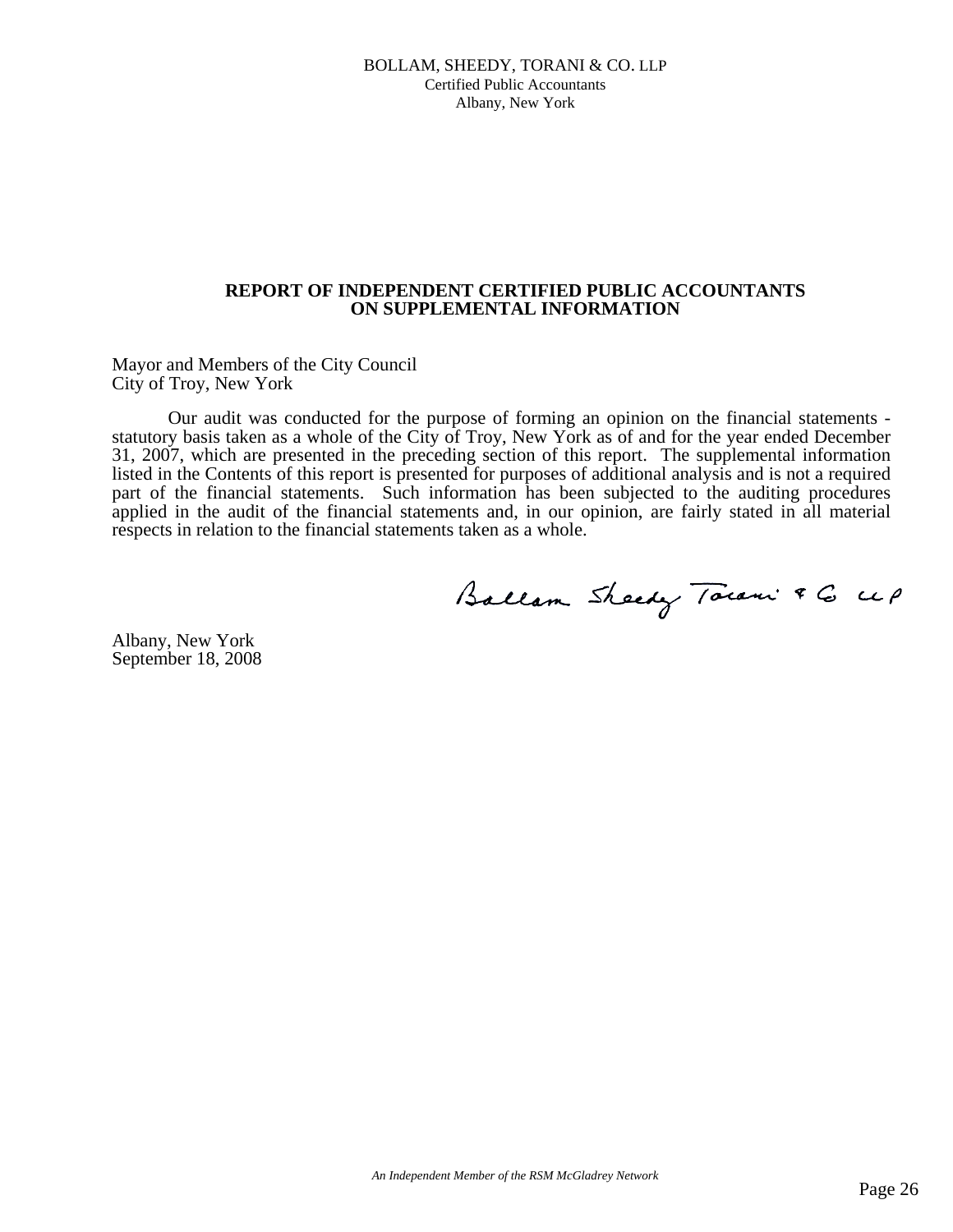### **COMBINED BALANCE SHEET - SPECIAL REVENUE FUNDS December 31, 2007**

#### **ASSETS AND OTHER DEBITS**

|                                              | <b>Special</b> |               |               |                         |
|----------------------------------------------|----------------|---------------|---------------|-------------------------|
|                                              | Grant          | <b>Water</b>  | <b>Sewer</b>  | <b>Total</b>            |
| <b>ASSETS</b>                                |                |               |               |                         |
| Cash and cash equivalents                    | \$2,206,310    | \$3,175,671   | \$<br>549,182 | 5,931,163<br>\$         |
| Other receivables, net                       |                | 671,032       | 518,533       | 1,189,565               |
| Due from other governments                   | 337,343        | 4,508,926     |               | 4,846,269               |
| Due from other funds                         | 1,165,827      |               |               | 1,165,827               |
| Loans receivable                             | 402,460        |               |               | 402,460                 |
|                                              | \$4,111,940    | \$8,355,629   | \$1,067,715   | \$13,535,284            |
| LIABILITIES, OTHER CREDITS, AND FUND BALANCE |                |               |               |                         |
| <b>LIABILITIES</b>                           |                |               |               |                         |
| Accounts payable                             | 438,809<br>\$  | 241,453<br>S. | 100,081<br>\$ | $\mathbb{S}$<br>780,343 |
| <b>Accrued liabilities</b>                   |                | 66,040        | 19,547        | 85,587                  |
| Other liabilities                            |                | 10,786        |               | 10,786                  |
| Due to other governments                     | 611,094        |               |               | 611,094                 |
| Due to other funds                           | 903,417        |               | 289,960       | 1,193,377               |
| Bond interest and matured bonds payable      |                | 41,365        |               | 41,365                  |
| Deferred revenue                             | 770,719        | 2,738,771     |               | 3,509,490               |
|                                              | 2,724,039      | 3,098,415     | 409,588       | 6,232,042               |
| <b>FUND BALANCE</b>                          |                |               |               |                         |
| Reserved                                     |                |               |               |                         |
| Encumbrances                                 | 244,571        | 227,874       | 476,716       | 949,161                 |
| Unreserved - unappropriated                  | 1,143,330      | 5,029,340     | 181,411       | 6,354,081               |
|                                              | 1,387,901      | 5,257,214     | 658,127       | 7,303,242               |
|                                              | \$4,111,940    | \$8,355,629   | \$1,067,715   | \$13,535,284            |

See Report of Independent Certified Public Accountants on Supplemental Information.